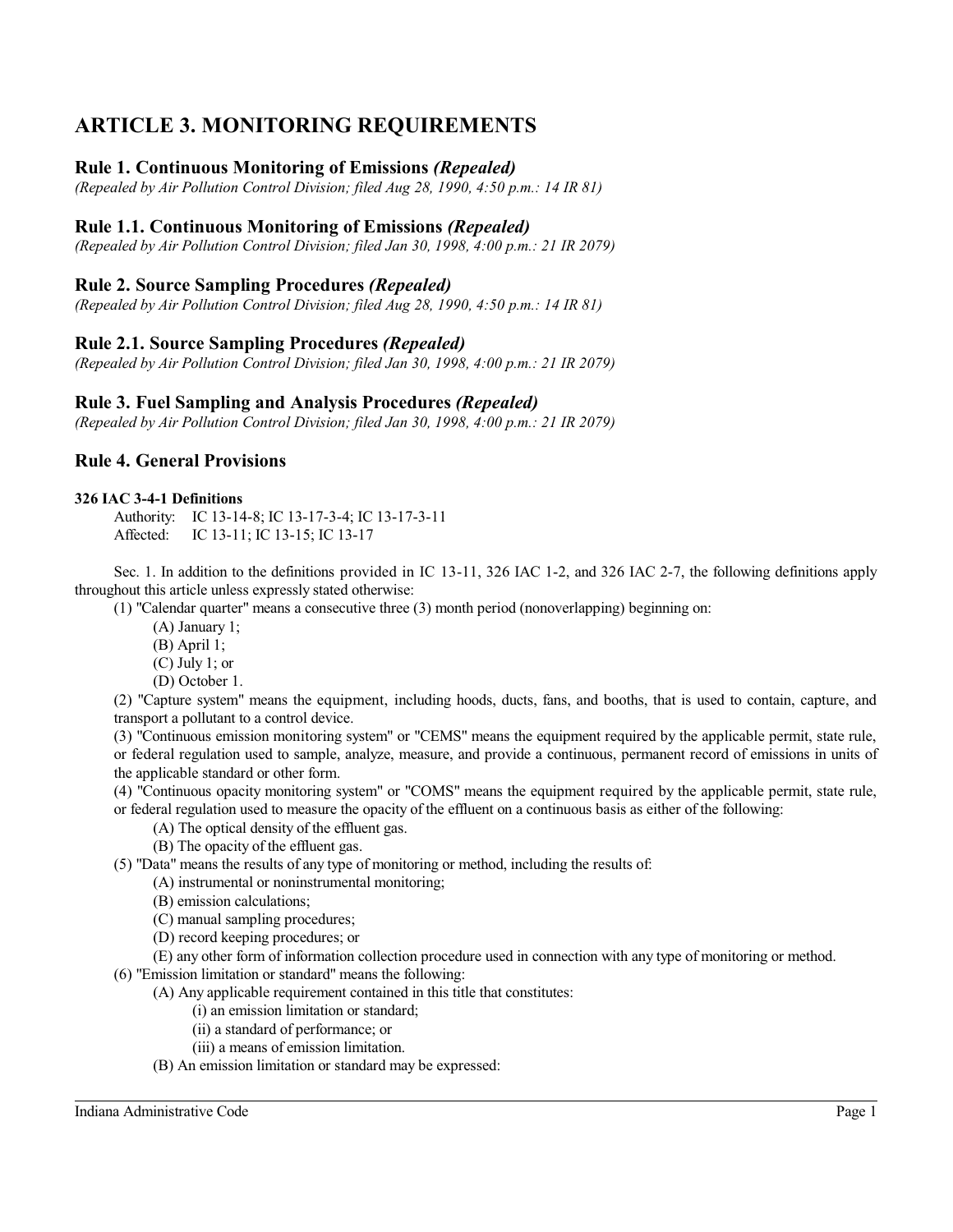(i) in terms of the pollutant, either as:

(AA) a specific quantity, rate, or concentration of emissions; or

(BB) the relationship of uncontrolled to controlled emissions; or

(ii) as either:

(AA) a work practice;

(BB) a process or control devices parameter; or

(CC) another form of specific:

- (aa) design;
- (bb) equipment;
- (cc) operational; or
- (dd) operation and maintenance;

requirement.

(C) For purposes of 326 IAC 3-8, an emission limitation or standard shall not include general operation requirements that an owner or operator may be required to meet.

(7) "Emission test", "compliance test", or "performance test" means a procedure for sampling a gas stream from a single sampling location at an emissions unit, or pollution control equipment, to determine a pollutant emission rate, concentration, or parameter while the emissions unit, or pollution control equipment is operating at conditions that result in measurement of the highest emission or parameter values (prior to any control device), or at other operating conditions approved by the department or U.S. EPA. A test shall comprise three (3) sampling runs for a specified sampling time span. Additional conditions may be required by applicable rules, permit, or order. The owner or operator shall perform the test using sampling and analytical procedures approved by the department or U.S. EPA for the specific pollutant or parameter and emissions unit, pollution control equipment, process, or operation.

(8) "Emissions unit" has the meaning set forth in 326 IAC 1-2-23.5.

(9) "Exceedance" means a condition that:

(A) is detected by monitoring that provides data in terms of an emission limitation or standard; and

- (B) indicates that emissions (or opacity) are greater than the applicable emission limitation or standard (or less than the
- applicable standard in the case of a percent reduction requirement) consistent with any averaging period specified for averaging the results of the monitoring.

(10) "Malfunction" means any sudden, infrequent, and not reasonably preventable failure of air pollution control equipment, process equipment, or a process to operate in a normal or usual manner. Failures that are caused in part by poor maintenance or careless operation are not malfunctions. For purposes of this article, a CEMS or COMS is considered process equipment. (11) "Monitoring" means any form of collecting data on a routine basis to determine or otherwise assess compliance with emission limitations or standards. The term includes the following:

(A) Record keeping, if records are used to determine or assess compliance with an emission limitation or standard, including:

(i) records of raw material content and usage;

(ii) records that document compliance with work practice requirements; or

(iii) other records used to determine or assess compliance with an emission limitation or standard.

(B) Compliance method tests that are conducted on a routine periodic basis.

(C) One (1) or more of the following data collection techniques, where appropriate, for a particular circumstance:

(i) Continuous emission or opacity monitoring systems.

(ii) Continuous process, capture system, control device, or other relevant parameter monitoring systems or procedures, including a PEMS.

(iii) Emission estimation and calculation procedures.

(iv) Maintenance and analysis of records of fuel or raw materials usage.

(v) Recording results of a program or protocol to conduct specific operation and maintenance procedures.

(vi) Verification of emissions, process parameters, capture system parameters, or control device parameters, using portable or in situ measurement devices.

(vii) Visible emission observations.

(viii) Any other form of measuring, recording, or verifying on a routine basis emissions, process parameters,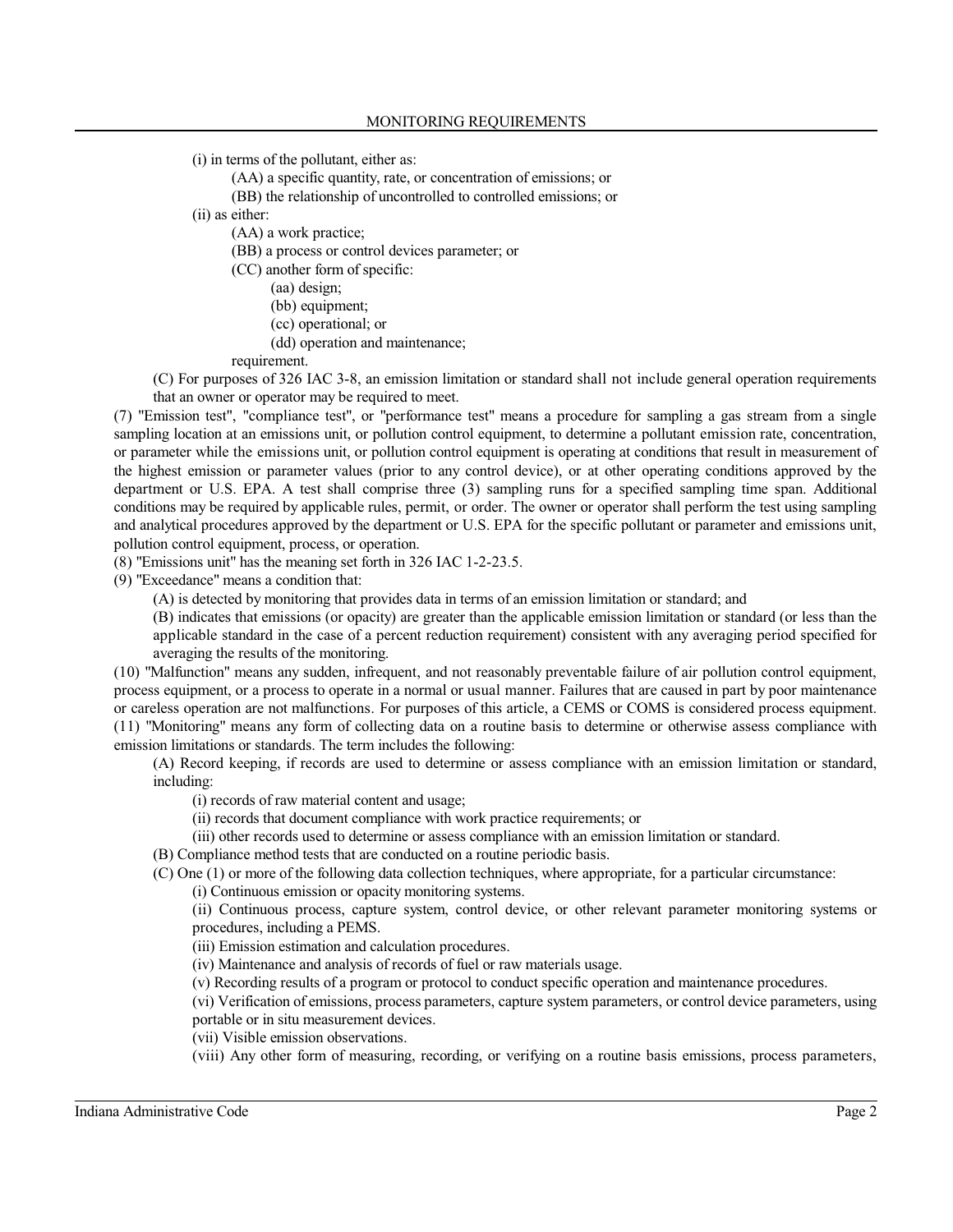capture system parameters, control device parameters, or other factors relevant to assessing compliance with an emission limitation or standard.

(12) "Out of control" means any data collected by a continuous monitoring system during periods immediately following an out of tolerance quality assurance assessment and prior to an acceptable quality assurance assessment.

(13) "Peaking unit" means an emissions unit that has:

(A) an average capacity factor of not more than ten and zero-tenths percent (10.0%) during the previous three (3) calendar years; and

(B) a capacity factor of not more than twenty and zero-tenths percent (20.0%) in each of those calendar years.

(14) "Predictive emission monitoring system" or "PEMS" means a system that uses process and other parameters as inputs to a computer program or other data reduction system to produce values in terms of the applicable emission limitation or standard. (15) "QA operating quarter" means a calendar quarter in which there are at least one hundred sixty-eight (168) unit operating hours, as defined in subdivision (18), or, for a common stack or bypass stack, a calendar quarter in which there are at least one hundred sixty-eight (168) stack operating hours, as defined in subdivision (17).

(16) "Quality assurance" means those activities performed to establish validity of data used to demonstrate compliance.

(17) "Stack operating hour" means a clock hour during which flue gases flow through a particular stack or duct, either for the entire hour or for part of the hour, while any associated emissions units are combusting fuel.

(18) "Unit operating hour" means a clock hour during which an emissions unit combusts any fuel, either for part of the hour or for the entire hour.

*(Air Pollution Control Division; 326 IAC3-4-1; filed Jan 30, 1998, 4:00 p.m.: 21 IR 2062; readopted filed Jan 10, 2001, 3:20 p.m.: 24 IR 1477; errata filed Dec 12, 2002, 3:35 p.m.: 26 IR 1566; filed Aug 26, 2004, 11:30 a.m.: 28 IR 30; filed Aug 11, 2011, 1:54 p.m.: 20110907-IR-326050330FRA)*

#### **326 IAC 3-4-2 Certification**

Authority: IC 13-14-8; IC 13-17-3-4; IC 13-17-3-11 Affected: IC 13-14-4-3; IC 13-15; IC 13-17

Sec. 2. Each report submitted under this article shall contain a certification of truth, accuracy, and completeness. This certification and any other certification required under this article shall state that, based on information and belief formed after reasonable inquiry, the statements and information in the document are true, accurate, and complete. Reports submitted under 326 IAC 3-8 shall meet the certification requirements of 326 IAC 2-7-4(f). *(Air Pollution Control Division; 326 IAC 3-4-2; filed Jan 30, 1998, 4:00 p.m.: 21 IR 2063; readopted filed Jan 10, 2001, 3:20 p.m.: 24 IR 1477; filed Aug 11, 2011, 1:54 p.m.: 20110907-IR-326050330FRA)*

### **326 IAC 3-4-3 Conversion factors**

Authority: IC 13-14-8; IC 13-17-3-4; IC 13-17-3-11 Affected: IC 13-15; IC 13-17

Sec. 3. (a) Owners or operators of emissions units subject to this article shall use the following procedures for converting monitoring data to units of the standard where necessary:

(1) The owner or operator of a fossil fuel-fired steam generator shall use the following procedures to convert gaseous emission monitoring data in parts per million (ppm) to pounds per million British thermal units (Btu) (lbs/MMBtu) where necessary:

(A) When the owner or operator of a fossil fuel-fired steam generator elects under this article to measure oxygen  $(O_2)$ in flue gases, the owner or operator shall measure the pollutant concentration and oxygen on a dry basis and use the following conversion procedure:

$$
E = CF \frac{(20.9)}{(20.9 - %0)2}
$$

(B) When the owner or operator elects under this article to measure carbon dioxide  $(CO_2)$  in flue gases, the owner or operator shall measure the pollutant concentration and the  $CO_2$  concentration on a consistent basis (wet or dry) and use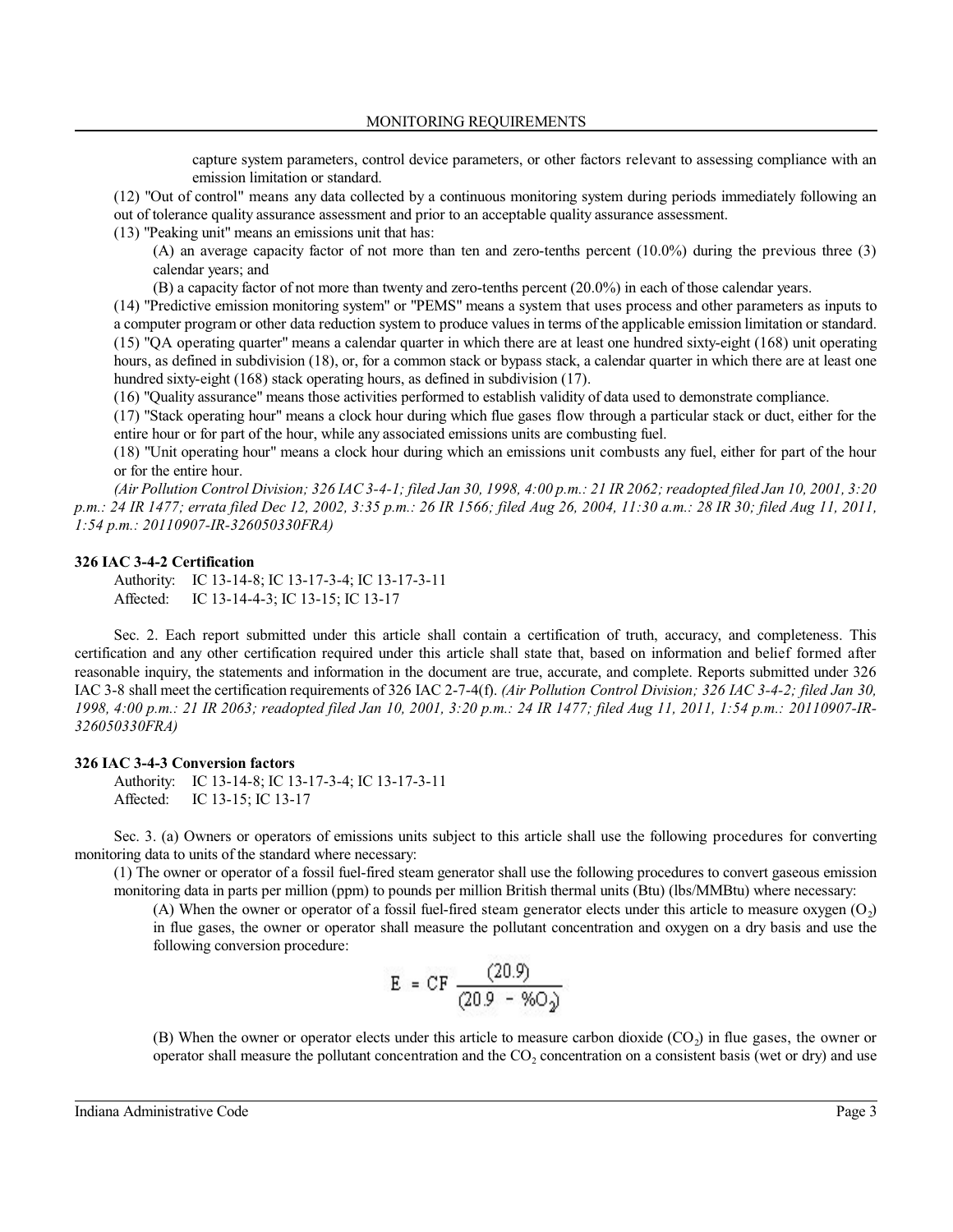the following conversion procedure:

$$
E = CF_c \frac{(100)}{(\%CO_2)}
$$

(C) When the owner or operator elects under this article to measure sulfur dioxide  $(SO_2)$  or nitrogen oxides  $(NO_x)$  in the flue gases, the owner or operator shall measure the diluent concentration and the  $SO_2$  or the  $NO_x$  concentration on a wet basis and use the following conversion procedure, except where wet scrubbers are employed or where moisture is otherwise added to the stack gases:

$$
E = C_{\text{w}}F_{\text{w}} \frac{(20.9)}{(20.9 \ (1 - B_{\text{w}}) - %O_{\text{w}})}
$$

(D) When the owner or operator elects under this article to measure  $SO_2$  or  $NO_x$  in the flue gases, the owner or operator shall measure the diluent concentration and the  $SO_2$  or the  $NO_x$  concentration on a wet basis and use the following conversion procedure, where wet scrubbers or moisture is otherwise present in the stack gases, provided water vapor content of the stack gas is measured at least once every fifteen (15) minutes at the same point as the pollutant and oxygen measurements are made:

$$
E = C_{\text{w}}F \frac{(20.9)}{(20.9(1 - B_{\text{w}}) - %0_{\text{2w}})}
$$

(E) The values used in the equations under this subdivision are derived as follows:

- $C_{\text{ws}}$  = Pollutant concentration at stack conditions in grams per wet standard cubic meter (g/wscm) or pounds per wet standard cubic meter (lbs/wscm), determined by multiplying the average concentration in parts per million (ppm) for each one (1) hour period by 4.15  $\times$  10<sup>-5</sup> M g/wscm per ppm or  $2.59 \times 10^{-9}$  M lbs/wscm per ppm, where M is pollutant molecular weight in grams per gram-mole (g/g-mole) or pounds per pound-mole (lb/lb-mole).
	- $M = 64.07$  for SO<sub>2</sub> and 46.01 for oxides of nitrogen (NO<sub>x</sub>) as NO<sub>2</sub>.
	- C = Pollutant concentration at stack conditions in pounds per dry standard cubic meter (lbs/dscm) or grams per dry standard cubic meter (g/dscm).
- $F, F_c$ = A factor representing a ratio of the volume of dry flue gases generated to the calorific value of the fuel combusted (F), and a factor representing a ratio of the volume of carbon dioxide generated to the calorific value of the fuel combusted  $(F_c)$ , respectively. Values of F and  $F_c$  are given in 40 CFR 60, Appendix A, Method 19\*, as applicable.
	- $F_w$  = A factor representing a ratio of the volume of wet flue gases generated to the calorific value of the fuel combusted. Values of  $F_w$  are given in 40 CFR 60, Appendix A, Method 19 $^*$ .
- $B_{\text{max}}$  = Proportion by volume of water vapor in the ambient air.
- $B_{ws}$  = Proportion by volume of water vapor in the stack gas.
- $E =$  Pollutant emission, lbs/MMBtu.

Percent  $O_2$ ,

percent  $CO<sub>2</sub>$ Oxygen or carbon dioxide volume (expressed as percent) determined with equipment specified under this article.

Percent  $O_{\gamma_{\text{ws}}}$  = Oxygen volume (expressed as percent) measurements made at stack conditions on a wet basis. (2) For sulfuric acid plants, the owner or operator shall:

(A) establish a conversion factor three (3) times daily according to the procedures of 40 CFR 60.84(b)\*;

(B) multiply the conversion factor by the average sulfur dioxide  $(SO_2)$  concentration in the flue gases to obtain average  $SO<sub>2</sub>$  emissions in pounds per ton (lbs/ton); and

(C) report the average sulfur dioxide emissions for each three (3) hour period in excess of the emission standard set forth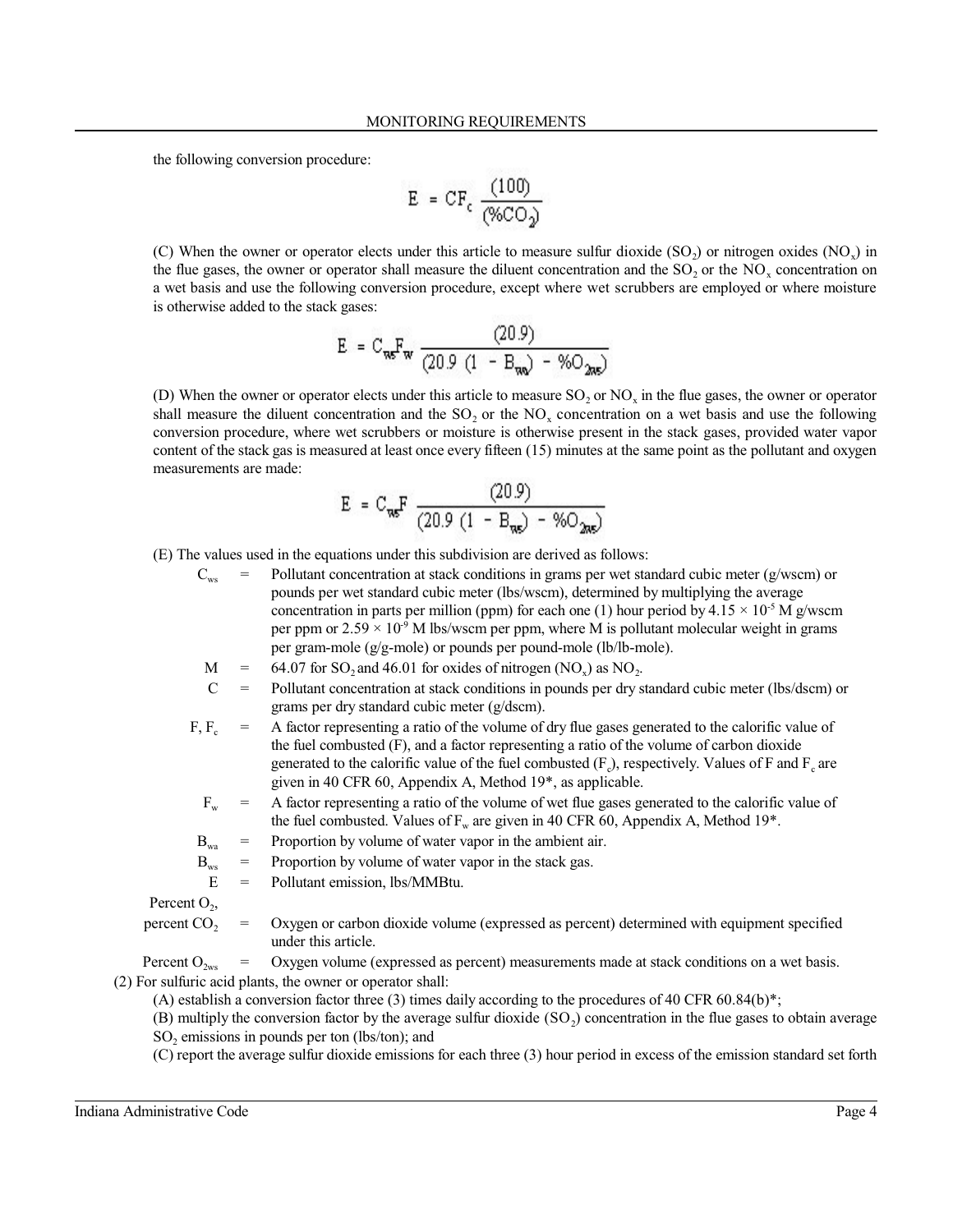in 326 IAC 7 in the quarterly report.

(b) The department may approve alternate procedures for computing emission averages that do not require integration of data or alternative methods of converting pollutant concentration measurements to units of the emission standard if the owner or operator shows that the alternate procedures are at least as accurate as those in this rule.

\*These documents are incorporated by reference. Copies may be obtained from the Government Printing Office, 732 North Capitol Street NW, Washington, D.C. 20401 or are available for review and copying at the Indiana Department of Environmental Management, Office of Air Quality, Indiana Government Center North, Tenth Floor, 100 North Senate Avenue, Indianapolis, Indiana 46204. *(Air Pollution Control Division; 326 IAC 3-4-3; filed Jan 30, 1998, 4:00 p.m.: 21 IR 2063; readopted filed Jan 10, 2001, 3:20 p.m.: 24 IR 1477; errata filed Dec 12, 2002, 3:35 p.m.: 26 IR 1566; filed Aug 26, 2004, 11:30 a.m.: 28 IR 31; filed Aug 11, 2011, 1:54 p.m.: 20110907-IR-326050330FRA)*

# **Rule 5. Continuous Monitoring of Emissions**

# **326 IAC 3-5-1 Applicability; continuous monitoring requirements for applicable pollutants**

Authority: IC 13-14-8; IC 13-17-3-4; IC 13-17-3-11

Affected: IC 13-14-4-3; IC 13-15; IC 13-17

Sec. 1. (a) This rule applies to the following sources or emissions units to determine compliance with an emission limitation or standard:

(1) Any emissions unit required to perform continuous monitoring under 326 IAC 12.

(2) Fossil fuel-fired steam generators of greater than one hundred million (100,000,000) British thermal units (Btu) per hour heat input capacity.

(3) Sulfuric acid plants of greater than three hundred (300) tons per day acid production capacity.

(4) Petroleum refinery catalyst regenerators for fluid bed catalytic cracking units of greater than twenty thousand (20,000) barrels or eight hundred forty thousand (840,000) gallons per day fresh feed capacity.

(5) Portland cement plants.

(6) Sources or emissions units that combust sewage sludge.

(7) Sources or emissions units making coke from raw materials, including the following:

(A) Coal refining byproducts.

(B) Petroleum refining byproducts.

(8) Emissions units in Clark and Floyd counties that:

(A) have potential to emit nitrogen oxides  $(NO_x)$  of greater than or equal to forty (40) tons per year; and

(B) are located at sources that have potential to emit  $NO_x$  of greater than or equal to one hundred (100) tons per year as described in 326 IAC 10.

(9) Any emissions unit required to monitor under subsection (c).

(b) Owners and operators of sources or emissions units described in subsection (a) are subject to the following requirements:

(1) Any emissions unit subject to 326 IAC 12 must comply with the following:

(A) The monitoring and reporting requirements as specified for the applicable rule.

(B) All requirements of this rule.

(2) The owner or operator of a fossil fuel-fired steam generator of greater than one hundred million (100,000,000) Btu per hour heat input capacity must continuously monitor the following:

(A) Opacity, unless one (1) of the following occurs:

(i) Gaseous fuel is the only fuel combusted.

(ii) Oil or a mix of gas and oil are the only fuels combusted and the emissions unit is able to comply with both of the following rules without using particulate matter collection equipment:

(AA) 326 IAC 5-1.

(BB) 326 IAC 6-2.

(iii) An alternative monitoring requirement request has been granted by the department and approved by U.S. EPA. The owner or operator may request an alternative monitoring requirement when installation of an opacity monitoring system would not provide accurate determinations of emissions as a result of interference from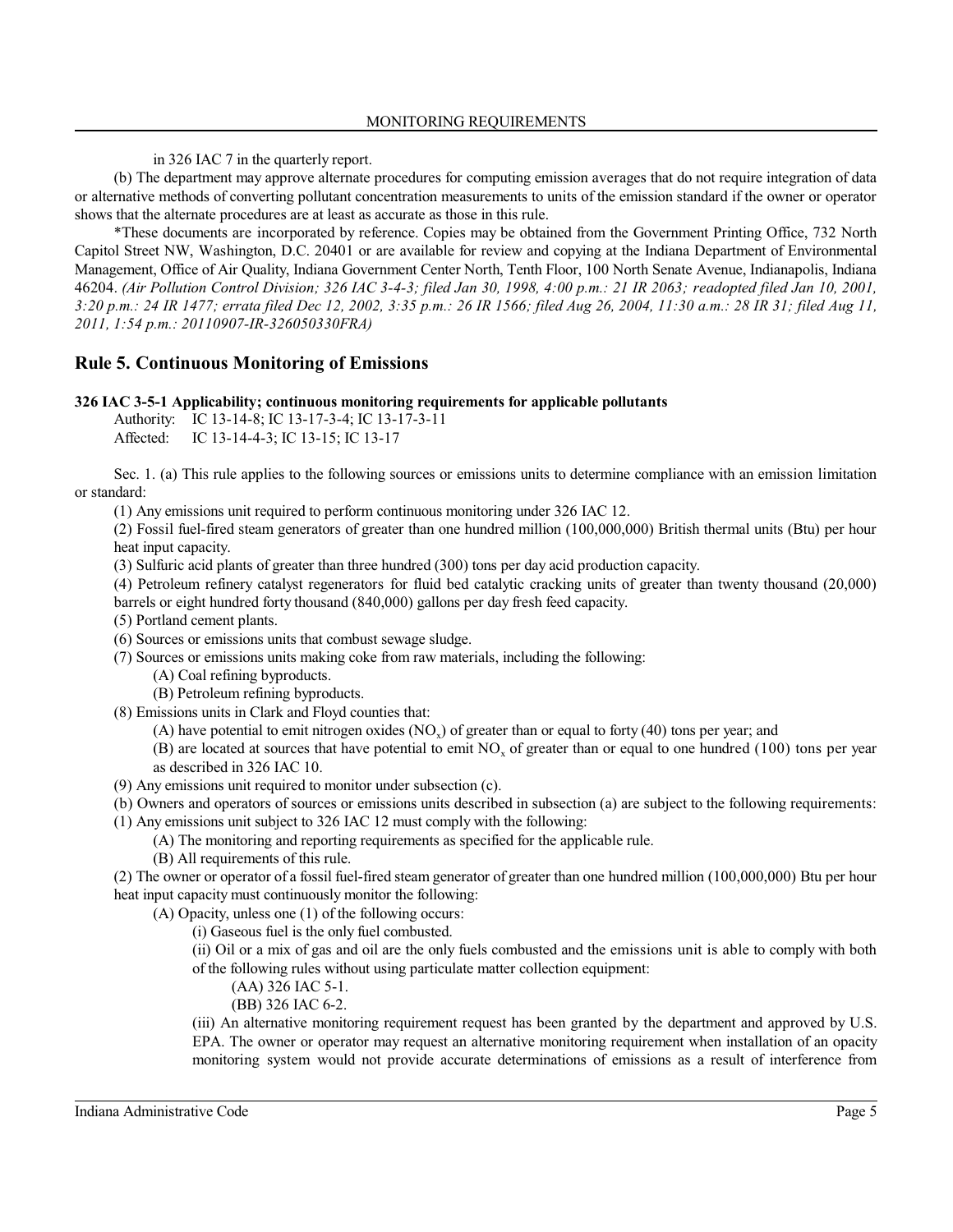condensed uncombined water vapor. Any alternative monitoring requirement request must address the following: (AA) Information pertaining to the inability of the affected emissions unit to find an acceptable monitoring location prior to the source of the condensed, uncombined water vapor.

(BB) A list of proposed alternative monitoring requirements. For each proposed alternative monitoring requirement, the request must provide a detailed description of thresholds or triggers for corrective action resulting from deviation from normal operating parameters and how deviations from key surrogate parameters are to be addressed to ensure continuous compliance with all applicable particulate and opacity requirements. An example of an acceptable alternative monitoring requirement is a particulate compliance demonstration that is performed at least annually, in accordance with 326 IAC 3-6 and a compliance monitoring plan that, at a minimum, satisfies monitoring requirements under 326 IAC 2-7 or 326 IAC 2-8. (CC) Record keeping that is consistent with section 6 of this rule.

(DD) Reporting frequency that is no less frequent than that required in section 7 of this rule.

(iv) An alternative monitoring requirement request granted by the department under item (iii) must be submitted to U.S. EPA as a state implementation plan (SIP) revision and is not in effect until approved as a SIP revision.

(B) Sulfur dioxide  $(SO_2)$  under the following conditions:

(i)  $SO_2$  pollution control equipment has been installed.

(ii) A monitor is required to determine compliance with either:

(AA) 326 IAC 12; or

- (BB) a new construction permit or operating permit required under 326 IAC 2.
- (C) Nitrogen oxide  $(NO_x)$  under the following conditions:
	- $(i) NO<sub>x</sub>$  pollution control equipment has been installed.
	- (ii) A monitor is required to determine compliance with either:
		- (AA) 326 IAC 12; or

(BB) a new construction permit or operating permit required under 326 IAC 2.

(D) The percent oxygen (O<sub>2</sub>) or carbon dioxide (CO<sub>2</sub>) if measurements of O<sub>2</sub> or CO<sub>2</sub> in the flue gas are required to convert either  $SO_2$  or  $NO_x$  continuous monitoring data, or both, to units of the emission limitation for the particular emissions unit.

(3) Sulfuric acid plants of greater than three hundred (300) tons per day acid production capacity must monitor  $SO_2$  for each sulfuric acid producing emissions unit within the source.

(4) Petroleum refinery catalyst regenerators for fluid bed catalytic cracking units of greater than twenty thousand (20,000) barrels or eight hundred forty thousand (840,000) gallons per day fresh feed capacity must monitor opacity for each regenerator within the source.

(5) Portland cement plants must monitor opacity at kiln and clinker cooler emission units.

(6) Sources or emissions units that combust sewage sludge must monitor from the effluent gas exiting the incinerator, the following:

(A) Total hydrocarbons, unless the following conditions are met:

- (i) The exit gas from the sewage sludge incinerator stack is monitored continuously for carbon monoxide (CO).
- (ii) The monthly average concentration of CO in the exit gas from the sewage sludge incinerator stack, corrected for zero percent (0%) moisture and to seven percent (7%) oxygen, does not exceed one hundred (100) parts per million on a volumetric basis.
- (B) Oxygen.
- (C) Moisture, unless an alternative method is approved by the department and the U.S. EPA.
- (D) Temperature.

(7) Sources or emissions units making coke from coal must monitor opacity on the underfire stack associated with each coke oven battery.

(8) Emissions units in Clark and Floyd counties that have potential to emit  $NO_x$  greater than or equal to forty (40) tons per year and are located at sources that have potential to emit  $NO_x$  greater than or equal to one hundred (100) tons per year must install  $NO<sub>x</sub>$  continuous emission monitors as described in 326 IAC 10-1.

(c) The owner or operator of an emissions unit required to continuously monitor opacity under this section may be exempted from the requirement to install, certify, and operate a COMS if approved by the department based on the following: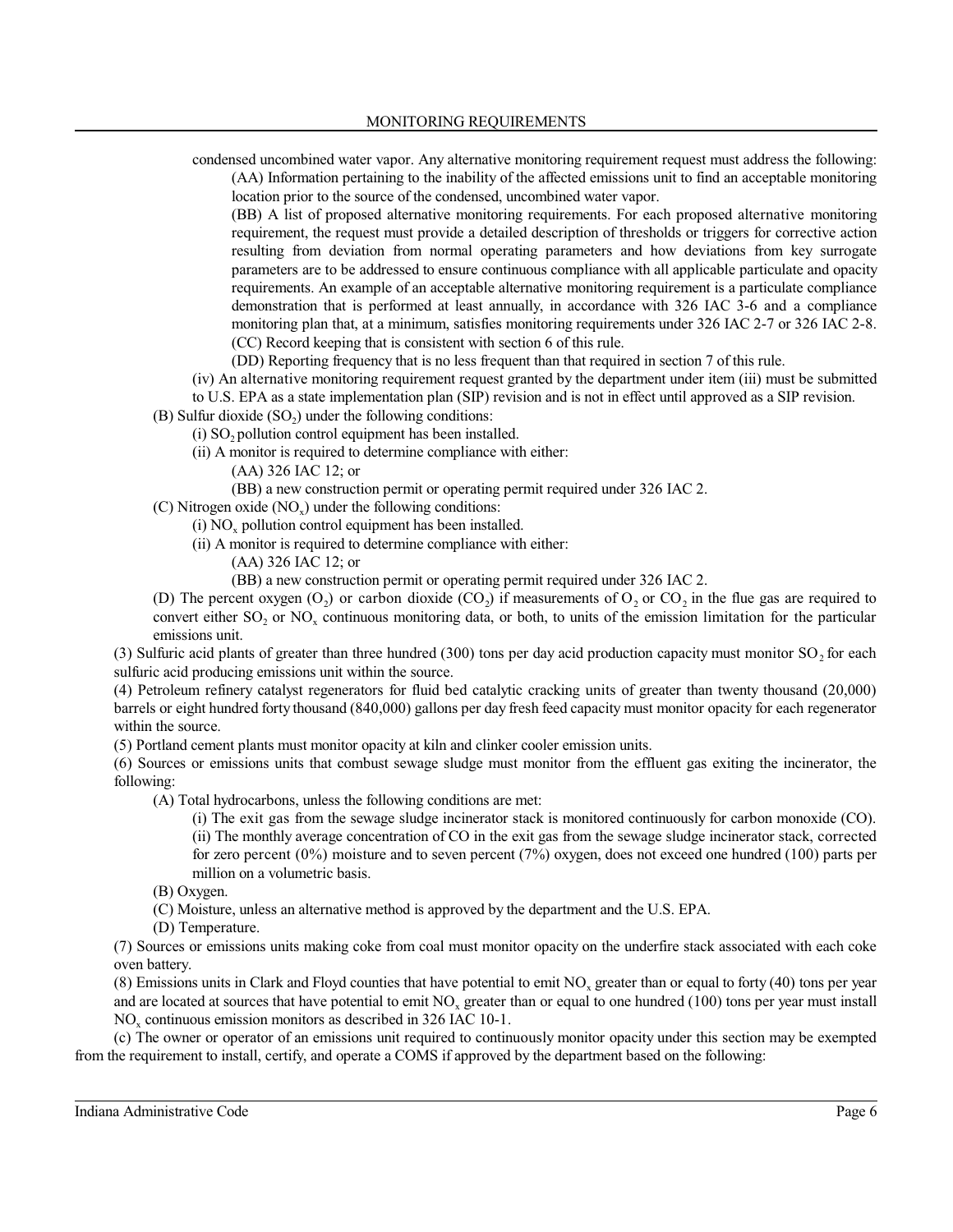(1) A particulate CEMS for measuring PM emissions is:

(A) used to demonstrate continuous compliance with any applicable emissions limitation; and

(B) installed, certified, operated, and maintained on the affected source in accordance with the requirements of:

- (i) Performance Specification 11 (PS-11)\*; and
- (ii) Procedure 2 of 40 CFR 60, Appendix F\*.

(2) For Portland cement plants, a continuous parametric monitoring system (CPMS) for measuring particulate matter (PM) emissions is:

(A) used to demonstrate compliance with any applicable emissions limitation; and

(B) installed, calibrated, certified, operated, and maintained on the affected kiln or clinker cooler emission unit in accordance with the requirements of:

(i) 40 CFR 63, Subpart LLL\*; and

(ii) 326 IAC 20-27-1.

(d) The department may require, as a condition of a construction or operating permit issued under 326 IAC 2-1.1, 326 IAC 2-2, 326 IAC 2-3, 326 IAC 2-7, 326 IAC 2-8, or 326 IAC 2-9 that the owner or operator of a new or existing source of air emissions monitor emissions to ensure compliance with the following:

(1) An emission limitation or standard established in one (1) of the permits listed in this subsection.

(2) Permit requirements.

(3) Monitoring requirements in 326 IAC 7.

(e) Unless explicitly stated otherwise, nothing in this rule:

(1) excuses the owner or operator of a source or emissions unit from any monitoring, record keeping, or reporting requirement that applies under any provision of the CAA or state statutes or rules; or

(2) restricts the authority of the department to impose additional or more restrictive monitoring, record keeping, testing, or reporting requirements on any owner or operator of a source or emissions unit under any other provision of the CAA, including Section  $114(a)(1)$ , or state statutes or rules, as applicable.

(f) All continuous monitoring systems must be installed and operational and have the certification testing complete under section 3 of this rule within one hundred eighty (180) days of start-up of the emissions unit.

\*These documents are incorporated by reference. Copies may be obtained from the Government Publishing Office, www.gpo.gov, or are available for review at the Indiana Department of Environmental Management, Office of Legal Counsel, Indiana Government Center North, 100 North Senate Avenue, Thirteenth Floor, Indianapolis, Indiana 46204. *(Air Pollution Control Division; 326 IAC 3-5-1; filed Jan 30, 1998, 4:00 p.m.: 21 IR 2064; filed Dec 20, 2001, 4:30 p.m.: 25 IR 1596; errata filed Jan 7, 2002, 2:20 p.m.: 25 IR 1644; filed Aug 11, 2011, 1:54 p.m.: 20110907-IR-326050330FRA; filed Dec 16, 2013, 9:16 a.m.: 20140115-IR-326130215FRA; filed Apr 24, 2020, 4:28 p.m.: 20200429-IR-326180364FRA, eff Apr 24, 2020, see Executive Order 20-15, posted at 20200422-IR-GOV200234EOA)*

### **326 IAC 3-5-2 Minimum performance and operating specifications**

Authority: IC 13-14-8; IC 13-17-3-4; IC 13-17-3-11 Affected: IC 13-14-4-3; IC 13-15; IC 13-17

Sec. 2. Owners and operators of monitoring equipment installed to comply with this rule shall comply with the performance specifications and operating requirements as follows:

(1) Performance specifications set forth in 40 CFR 60, Appendix B\*, shall be used to certify monitoring equipment installed pursuant to this rule; however, where reference is made to the administrator in 40 CFR 60, Appendix B\*, the term "department" shall be inserted for purposes of this rule, and where continuous emissions monitors were installed prior to March 1983 for measuring opacity, the performance specifications in 40 CFR 60, Appendix B\*, 1982 Edition, shall apply.

(2) Cycling times, which include the total time a monitoring system requires to sample, analyze, and record an emission measurement, shall be as follows:

(A) Continuous monitoring systems for measuring opacity shall complete a minimum of one (1) cycle of operation (sampling, analyzing, and data recording) for each successive ten (10) second period.

(B) Continuous monitoring systems that measure the following emissions shall complete a minimum of one (1) cycle of operation (sampling, analyzing, and data recording) for each successive fifteen (15) minute measuring period: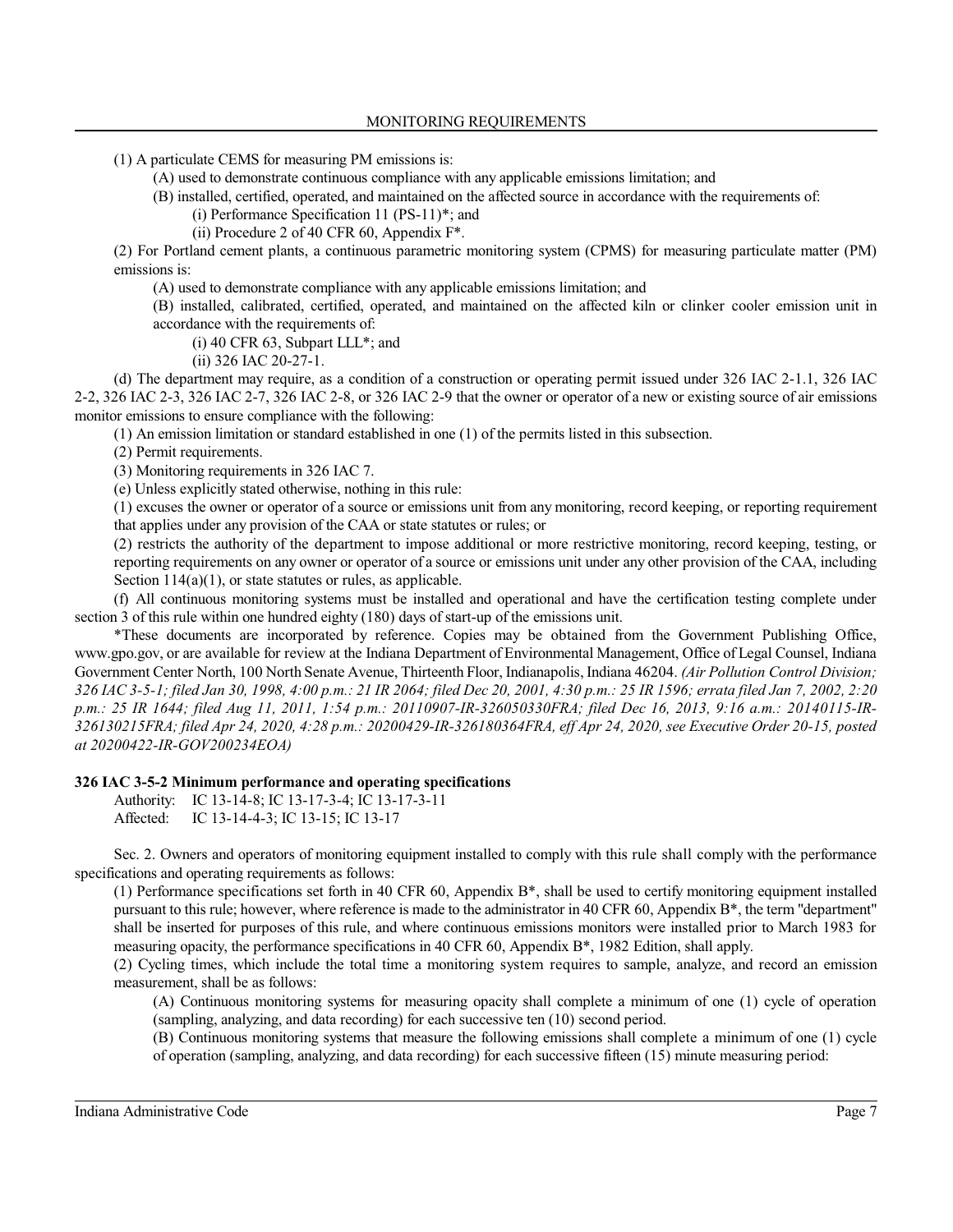(i) Carbon dioxide  $(CO_2)$ .

(ii) Carbon monoxide (CO).

(iii) Hydrogen sulfide  $(H_2S)$ .

 $(iv)$  Oxides of nitrogen  $(NO_x)$ .

 $(v)$  Oxygen  $(O_2)$ .

(vi) Sulfur dioxide  $(SO_2)$ .

(vii) Total hydrocarbons (THC).

(viii) Total reduced sulfur (TRS).

(ix) Volatile organic compounds (VOC).

(x) Particulate matter (PM).

(3) For opacity monitoring when effluent from two (2) or more affected emissions units are combined before being released to the atmosphere, the owner or operator may either install a COMS:

(A) on the combined effluent; or

(B) comprised of, and capable of combining the signals from, component transmissometers on each effluent stream.

Results shall be reported on combined effluent. This requirement shall not apply to emissions units using wet flue gas desulfurization equipment. For emissions units using wet flue gas desulfurization equipment, opacity may be reported on the combined exhaust or on individual exhausts except as provided for emissions units affected by an NSPS as described at 40 CFR  $60.13(i)*$ . Compliance for emissions units that opt to report on the individual exhausts shall be determined on the individual exhausts based on data provided in accordance with section 7 of this rule.

(4) When the effluent from two (2) or more affected emissions units subject to the same emission standard, other than opacity, are combined before being released to the atmosphere, the owner or operator may report the results as required for each affected emissions unit or for the combined effluent.

(5) Instrument full-scale response or upper limit of concentration measurement range for all opacity monitoring systems shall be set at one hundred percent (100%) opacity if possible. If the monitoring system is required by 40 CFR 60\*, 40 CFR 61\*, 40 CFR 63\*, or 40 CFR 75\*, then the appropriate instrument span values and cycling times pursuant to the applicable part shall be used. In all cases, the manufacturer's procedures for calibration shall be followed and may result in an upscale maximum response of less than one hundred percent (100%). The minimum instrument full-scale response for gaseous monitoring systems shall be set at two hundred percent (200%) of the expected instrument data display output corresponding to the emission limitation for the emissions unit unless a request for an alternative setting that provides the following information is submitted to and approved by the department and U.S. EPA in writing:

(A) The proposed alternate instrument span value.

- (B) The expected range of pollutant measured concentrations.
- (C) The control device in use.
- (D) The process to be controlled.
- (E) The location of the monitor, such as stack or duct.
- (F) The reason for requesting the alternate instrument span value.

(6) The department and U.S. EPA may approve locations for installing continuous monitoring systems or monitoring devices that vary from locations provided under the performance specifications of 40 CFR 60, Appendix B\*, upon a demonstration by the owner or operator that installation at alternative locations will enable accurate and representative measurements.

(7) Owners or operators of affected emissions units shall conduct CEMS performance evaluations, upon the request of the department or U.S. EPA, to demonstrate continuing compliance of the CEMS with performance specifications as follows:

(A) A performance evaluation is a quantitative and qualitative evaluation of the performance of the continuous emission monitor in terms of:

(i) accuracy;

- (ii) precision;
- (iii) reliability;
- (iv) representativeness; and

(v) comparability;

of the data acquired by the monitoring system.

(B) The department or U.S. EPA may request owners or operators of affected emissions units, as described in section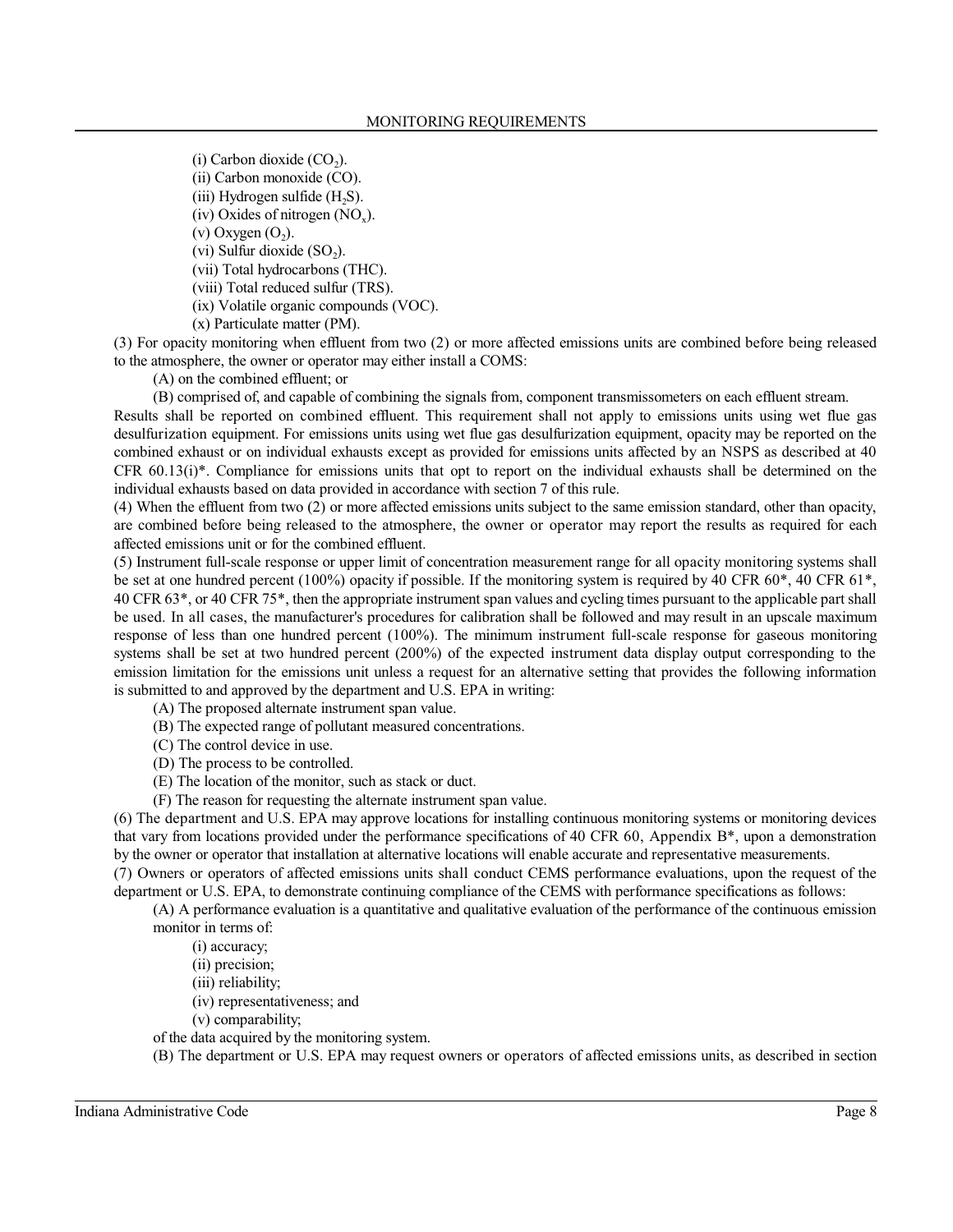1(a) of this rule, to conduct CEMS performance evaluations if the department has reason to believe, based on review of monitoring data, quality assurance data, inspections, or other information, that the CEMS is malfunctioning or may be providing invalid data over an extended period.

(C) The owner or operator of an affected emissions unit shall submit a written report containing the complete information of the performance evaluations to the department within forty-five (45) days after the test date. The department or U.S. EPA may conduct performance evaluations of the CEMS at any time in order to verify the continued compliance of the systems with the performance specifications.

\*These documents are incorporated by reference. Copies may be obtained from the Government Printing Office, 732 North Capitol Street NW, Washington, D.C. 20401 or are available for review and copying at the Indiana Department of Environmental Management, Office of Air Quality, Indiana Government Center North, Tenth Floor, 100 North Senate Avenue, Indianapolis, Indiana 46204. *(Air Pollution Control Division; 326 IAC 3-5-2; filed Jan 30, 1998, 4:00 p.m.: 21 IR 2066; errata filed Dec 12, 2002, 3:35 p.m.: 26 IR 1566; filed Aug 26, 2004, 11:30 a.m.: 28 IR 32; filed Aug 11, 2011, 1:54 p.m.: 20110907-IR-326050330FRA)*

#### **326 IAC 3-5-3 Monitor system certification**

Authority: IC 13-14-8; IC 13-17-3-4; IC 13-17-3-11 Affected: IC 13-14-4-3; IC 13-15; IC 13-17

Sec. 3. Monitor system certification requirements apply to sources or emissions units subject to this rule as follows: (1) The owner or operator shall conduct the applicable performance specifications tests in accordance with the procedures specified in 40 CFR 60<sup>\*</sup>, or other applicable federal regulations, for the required monitoring system as follows:

(A) Not later than one hundred eighty (180) days after emissions unit start-up or initial monitor installation date.

(B) Not later than forty-five (45) emissions unit operating days after the date of monitor replacement, or significant monitor repair, such as:

(i) replacing or switching a major component of the monitor; or

(ii) major overhaul or reconditioning of the monitor that affects the ability of the analyzer to measure emissions accurately.

(2) The owner or operator shall notify the department in writing as follows:

(A) No less than fourteen (14) days in advance of the start of continuous opacity monitor system (COMS) certification. (B) No less than thirty-five (35) days in advance of the certification of a gaseous monitoring system.

(3) The owner or operator shall submit all of the required test data and information in the form of a written report to the department for review and approval within forty-five (45) days of completion of the performance specification test.

(4) The department shall issue a written notice of certification status upon review of the complete certification test report. A required monitoring system is certified when the department issues a certification letter stating that the required monitoring system, including all applicable components, has satisfactorily met all federal and state monitoring requirements.

(5) The department may decertify a required monitoring system if an audit or performance evaluation reveals that the monitoring system or a component thereof does not meet applicable performance specifications or requirements. The owner or operator shall repeat the certification process for the required monitoring system within forty-five (45) days of the date of the department's decertification of the required monitoring system.

\*This document is incorporated by reference. Copies may be obtained from the Government Printing Office, 732 North Capitol Street NW, Washington, D.C. 20401 or are available for review and copying at the Indiana Department of Environmental Management, Office of Air Quality, Indiana Government Center North, Tenth Floor, 100 North Senate Avenue, Indianapolis, Indiana 46204. *(Air Pollution Control Division; 326 IAC 3-5-3; filed Jan 30, 1998, 4:00 p.m.: 21 IR 2067; errata filed Dec 12, 2002, 3:35 p.m.: 26 IR 1567; filed Aug 26, 2004, 11:30 a.m.: 28 IR 33; filed Aug 11, 2011, 1:54 p.m.: 20110907-IR-326050330FRA)*

#### **326 IAC 3-5-4 Standard operating procedures**

Authority: IC 13-14-8; IC 13-17-3-4; IC 13-17-3-11 Affected: IC 13-14-4-3; IC 13-15; IC 13-17

Sec. 4. (a) Within ninety (90) days after monitor installation, a complete, written continuous monitoring standard operating procedure (SOP) must be submitted to the department by the owner or operator of: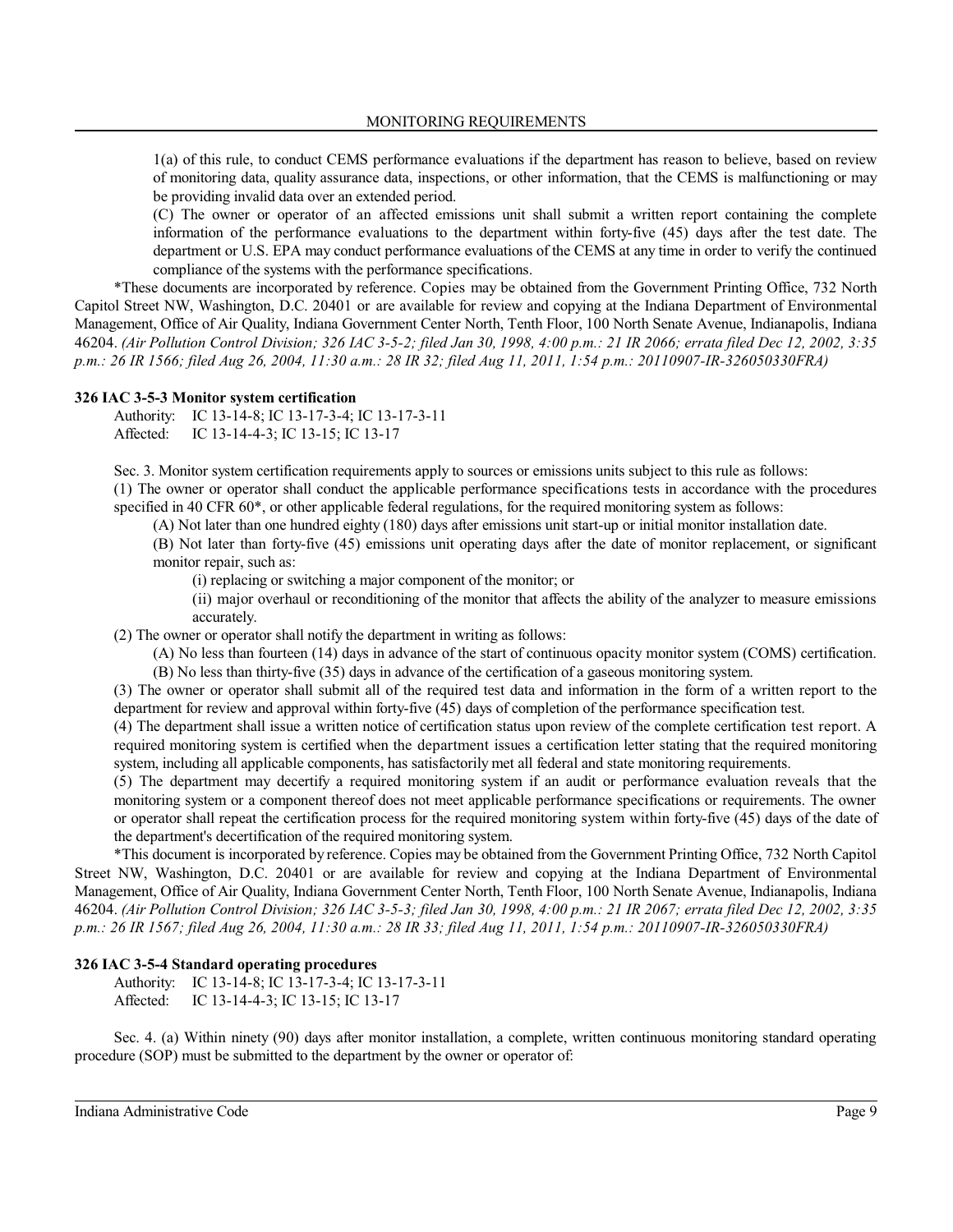# MONITORING REQUIREMENTS

(1) each affected source or emissions unit specified in section 1(a) of this rule; or

(2) any other source or emissions unit required to monitor emissions on a continuous basis.

(b) If revisions are made to the SOP, the owner or operator must submit updates to the department within two (2) years of the revisions.

- (c) At a minimum, the SOP shall describe complete step-by-step procedures and operations as follows:
- (1) A description of the emissions unit monitored.
- (2) A listing of the following for each monitor:
	- (A) Manufacturer's name.
	- (B) Model number.
	- (C) Serial number.
	- (D) Monitoring location.
	- (E) Data handling and acquisition system.
- (3) Examples of all reporting and log forms.
- (4) Record keeping and reporting procedures that include the following:
	- (A) Reporting of instrument precision and accuracy.
	- (B) Reporting of emissions data.
- (5) Methods and procedures for analysis and data acquisition.
- (6) Calibration procedures that include the following:
	- (A) Calibration error limits and linearity.
	- (B) Calibration gas type, gas quality, and traceability to the National Institute of Standards and Technology.
	- (C) Calibration frequency.
	- (D) Criteria for recalibration, and analysis procedures to periodically verify the accuracy of span and calibration standards.

(7) Operation procedures that include:

- (A) daily procedures;
- (B) quantifying and recording daily zero (0) and high level drift that meet the requirements of:
	- (i) 40 CFR 60, Appendix B\*, Performance Specification 2, Section 4.2; or
		- (ii) other applicable regulations; and
- (C) other operating parameter checks indicating correct operational status.
- (8) Quality control and quality assurance procedures that include the following:
	- (A) A statement of quality policy and objectives.
		- (B) Organization and responsibilities description.
		- (C) Calibration and span and zero (0) drift criteria.
		- (D) Excessive drift criteria.
		- (E) Corrective action for excessive drift.
		- (F) Precision and accuracy audits.
		- (G) Corrective action for accuracy audits failure.
		- (H) Data validity criteria.
		- (I) Participation in department audits.
		- (J) Data recording and calculation audits.

(9) Preventive maintenance procedures and corrective maintenance procedures that include those procedures taken to ensure continuous operation and to minimize malfunctions.

(10) A listing of the manufacturer's recommended spare parts inventory.

(d) If a *[sic, an]* emissions unit owner or operator fails to submit a SOP or submits a SOP that fails to address the procedures and operations provided under subsection (c), the department may require a performance evaluation pursuant to section 2 of this rule.

\*This document is incorporated by reference. Copies may be obtained from the Government Printing Office, 732 North Capitol Street NW, Washington, D.C. 20401 or are available for review and copying at the Indiana Department of Environmental Management, Office of Air Quality, Indiana Government Center North, Tenth Floor, 100 North Senate Avenue, Indianapolis, Indiana 46204. *(Air Pollution Control Division; 326 IAC 3-5-4; filed Jan 30, 1998, 4:00 p.m.: 21 IR 2068; errata filed Dec 12, 2002, 3:35 p.m.: 26 IR 1567; filed Aug 26, 2004, 11:30 a.m.: 28 IR 34; filed Aug 11, 2011, 1:54 p.m.: 20110907-IR-326050330FRA)*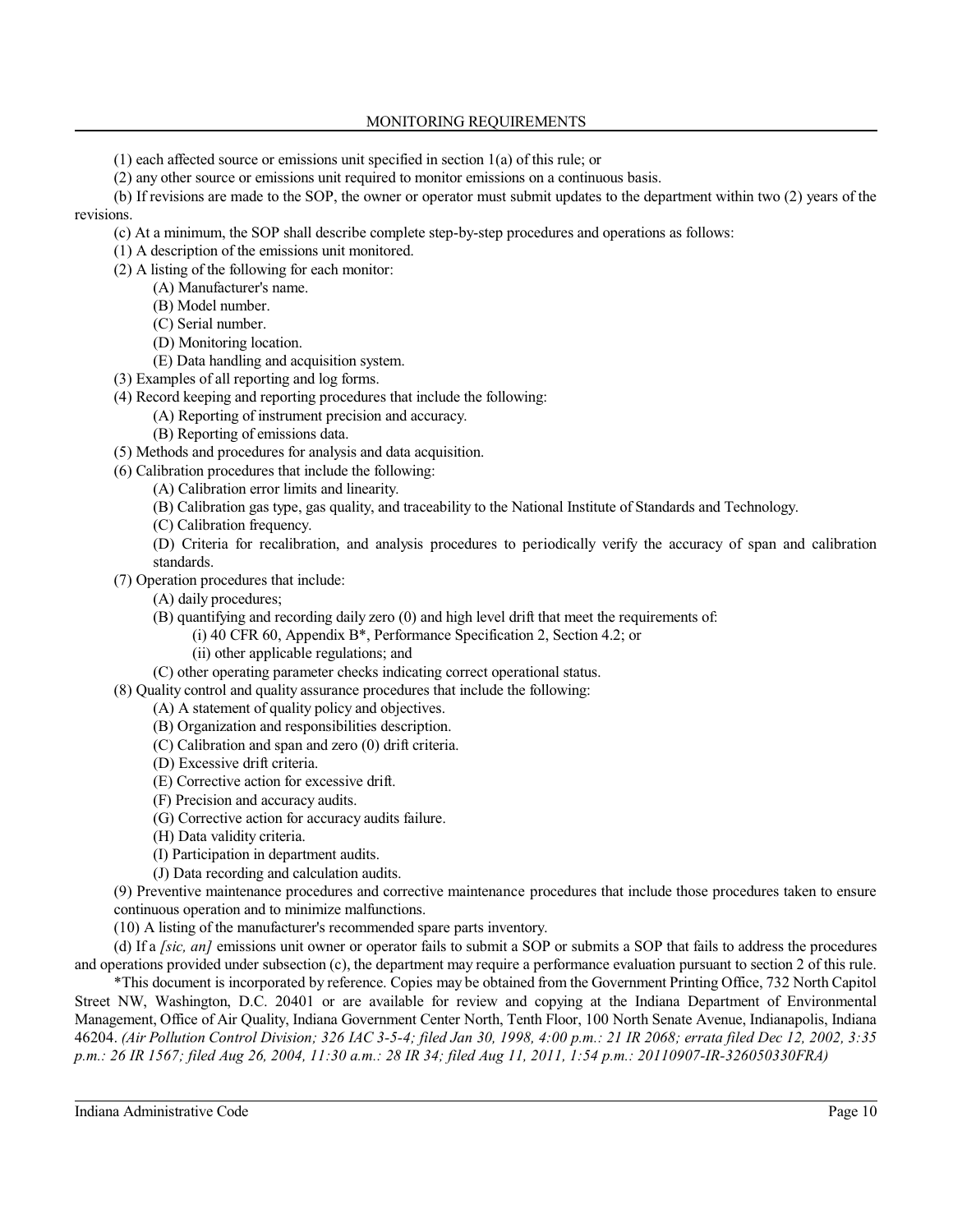#### **326 IAC 3-5-5 Quality assurance requirements**

Authority: IC 13-14-8; IC 13-17-3-4; IC 13-17-3-11 Affected: IC 13-14-4-3; IC 13-15; IC 13-17

Sec. 5. (a) Except for affected units under 40 CFR 75\* that are also emissions units subject to this rule, quality assurance requirements specified in this section and 40 CFR 60\*, Appendix F, apply to continuous emission monitors that monitor the following:

(1) Carbon dioxide  $(CO_2)$ .

(2) Carbon monoxide (CO).

(3) Hydrogen sulfide  $(H_2S)$ .

(4) Nitrogen oxide  $(NO_x)$ .

 $(5)$  Oxygen  $(O_2)$ .

(6) Sulfur dioxide  $(SO_2)$ .

(7) Total hydrocarbons (THC).

(8) Total reduced sulfur (TRS).

(9) Volatile organic compounds (VOC).

(10) Particulate matter (PM).

(b) Emissions units that are also subject to 40 CFR 75\* shall follow the quality assurance procedures of 40 CFR 75\* and report the results in accordance with subsection (f).

(c) Quality control (QC) requirements for COMS are as follows:

(1) For calibration drift (CD) assessment, the COMS shall be checked at least once daily. The CD shall be quantified and recorded at zero (0) (or low level) and upscale level opacity. The COMS shall be adjusted whenever the CD exceeds the specification of 40 CFR 60, Appendix B\*, Performance Specification 1 (PS-1), and the COMS shall be declared out of control when the CD exceeds twice the specification of PS-1. Corrective actions, followed by a validating CD assessment, are required when the COMS is out of control.

(2) For fault indicators assessment, the fault lamp indicators, data acquisition system error messages, and other system selfdiagnostic indicators shall be checked at least daily. Appropriate corrective actions shall be taken when the COMS is operating outside the preset limits.

(3) For performance audits, checks of the individual COMS components and factors affecting the accuracy of the monitoring data, as described in this subdivision, shall be conducted, at a minimum, on a calendar quarter basis. The absolute minimum checks included in the performance audit are as follows:

(A) The status of the optical alignment of the monitor components shall be checked and recorded according to the procedure specified by the monitor manufacturer. Monitor components must be realigned as necessary.

(B) The apparent effluent opacity shall be compared and recorded before and after cleaning each of the exposed optical surfaces. The total optical surface dust accumulation shall be determined by summing up the apparent reductions in opacity for all of the optical surfaces that are cleaned.

(C) The zero (0) and upscale response errors shall be determined and recorded according to the CD procedures. The errors are defined as the difference (in percent opacity) between the correct value and the observed value for the zero (0) and high level calibration checks.

(D) The value of the zero (0) compensation applied at the time of the audit shall be calculated as equivalent opacity, corrected to stack exit conditions, according to the procedures specified by the manufacturer. The compensation applied to the effluent recorded by the monitor system shall be recorded.

(E) The optical pathlength correction ratio (OPLR) shall be computed from the monitor pathlength and stack exit diameter and shall be compared, and the difference recorded, to the monitor setup OPLR value. The stack exit correlation error shall be determined as the absolute value of the difference between the measured value and the correct value, expressed as a percentage of the correct value.

(F) A three-point calibration error test of the COMS shall be conducted. Three (3) neutral density filters meeting the requirements of PS-1 shall be placed in the COMS light beam path. The monitor response shall be independently recorded from the COMS permanent data recorder. A total of five (5) nonconsecutive readings for each filter shall be made. The low-range, mid-range, and high-range calibration error results shall be computed as the mean difference and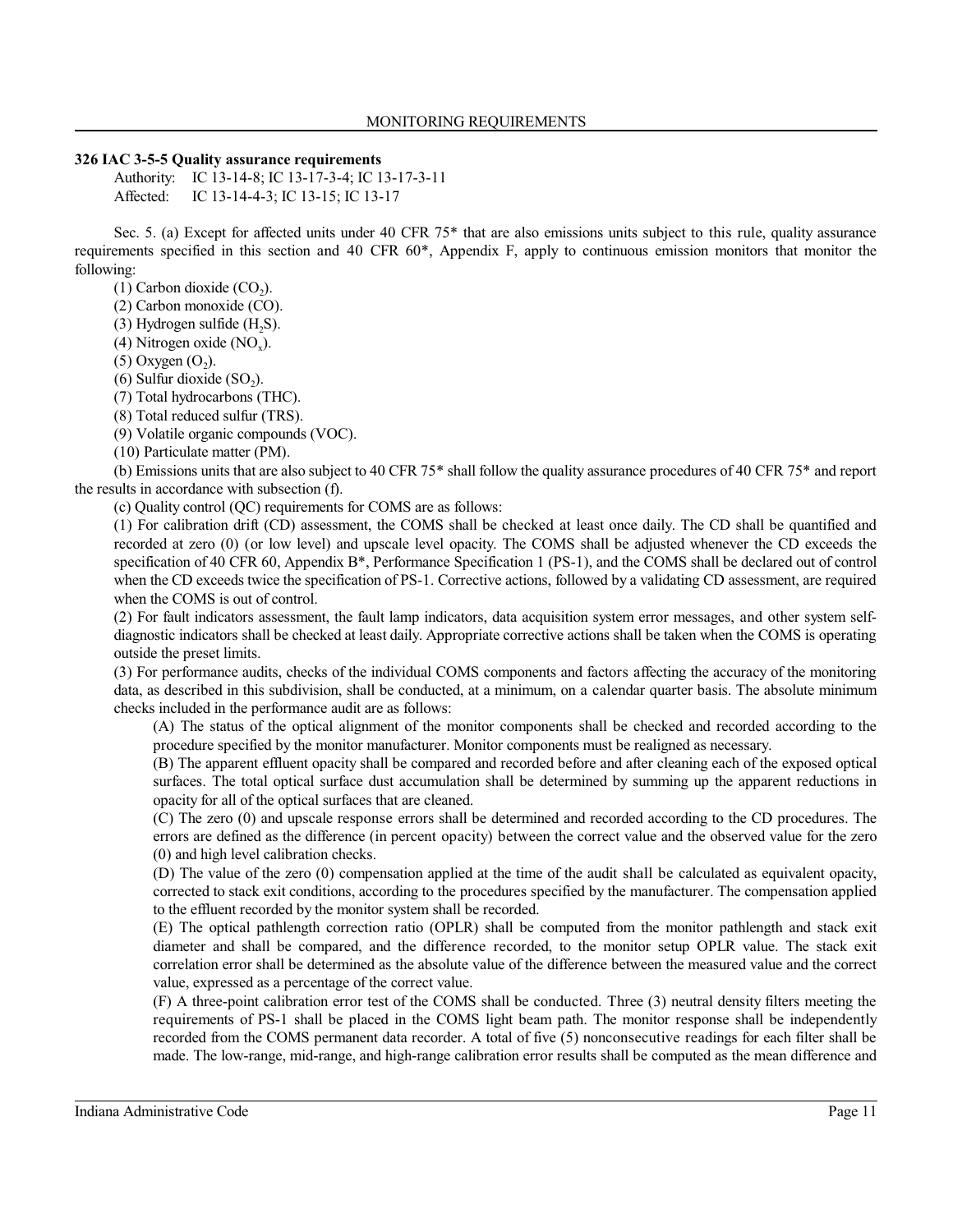ninety-five percent (95%) confidence interval for the difference between the expected and the actual responses of the monitor as corrected to stack exit conditions. These values shall be calculated using the procedure of PS-1, Section 8.0. The following are requirements for these values:

(i) The calibration error test requires the installation of an external calibration audit device (zero-jig). The zero-jig shall be adjusted to provide the same zero (0) response as the monitor's simulated zero (0).

(ii) Use calibration attenuators, that is, neutral density filters or screens, with values that have been determined according to PS-1, Section 7.1.3, "Attenuator Calibration", and produce simulated opacities (as corrected to stack exit conditions) in the ranges listed in Table 1-2 in PS-1.

(iii) The stability of the attenuator values shall be checked at least once per year according to the procedures specified in PS-1. The attenuators shall be recalibrated if the stability checks indicate a change of two percent (2%) opacity or greater.

(4) The following are requirements for monitor acceptance criteria:

(A) The following criteria are to be used to determine if the COMS audit results are acceptable:

#### TABLE 1. PERFORMANCE AUDIT CRITERIA

| <b>Stack Exit Correlation Error</b>      | $\leq$ 2 percent         |
|------------------------------------------|--------------------------|
| Zero and Upscale Responses               | $\leq$ 2 percent opacity |
| Zero Compensation                        | $\leq$ 4 percent opacity |
| <b>Optical Alignment</b>                 | Misalignment error       |
|                                          | $\leq$ 2 percent opacity |
| <b>Optical Surface Dust Accumulation</b> | $\leq$ 4 percent opacity |
| <b>Calibration Error</b>                 | $\leq$ 3 percent opacity |

(B) The COMS is out of control whenever the results of a quarterly performance audit indicate noncompliance with any of the performance assessment criteria of Table 1 in clause (A). If the COMS is out of control, the owner or operator shall take the action necessary to eliminate the problem. Following corrective action, the source or emissions unit owner or operator shall reconduct the appropriate failed portion of the audit and other applicable portions to determine whether the COMS is operating properly and within specifications. The COMS owner or operator shall record both audit results showing the COMS to be out of control and the results following corrective action.

(C) Repeated audit failures, that is, out of control conditions revealed in the quarterly audits, indicate that the QC procedures are inadequate or the COMS is incapable of providing quality data. The source or emissions unit owner or operator shall:

(i) increase the frequency of the QC procedures in this subsection until the performance criteria are maintained; or

(ii) modify or replace the COMS whenever two (2) consecutive quarters of unacceptable performance occur.

(5) The performance audit calculations contained in PS-1, Section 8 shall be followed.

(d) Except where 40 CFR 75\* is applicable for affected emissions units under the acid rain program, quality control requirements for flow monitoring systems are as follows:

(1) For CD assessment, the flow monitoring system shall be checked at least once daily. The CD shall be quantified and recorded at zero (0) (or low level) and upscale level. The flow monitoring systems shall be adjusted whenever the CD exceeds the specification of 40 CFR 60, Appendix B, Performance Specification 6 (PS-6)\*, and the flow monitoring systems shall be declared out of control when the CD exceeds twice the specification of PS-6. Corrective actions, followed by a validating CD assessment, are required when the flow monitoring system is out of control.

(2) An annual relative accuracy test.

(e) The owner or operator of a peaking unit, as defined in 326 IAC 3-4-1(13), shall conduct a relative accuracy test audit (RATA) on any required CEMS as specified in 40 CFR 60, Appendix  $F^*$  or as follows:

(1) For each primary and redundant backup monitoring system and each sorbent trap monitoring system, RATAs shall be performed once every four (4) successive QA operating quarters.

(2) A calendar quarter that does not qualify as a QA operating quarter shall be excluded in determining the deadline for the next RATA.

(3) Not more than eight (8) successive calendar quarters shall elapse after the quarter in which a RATA was last performed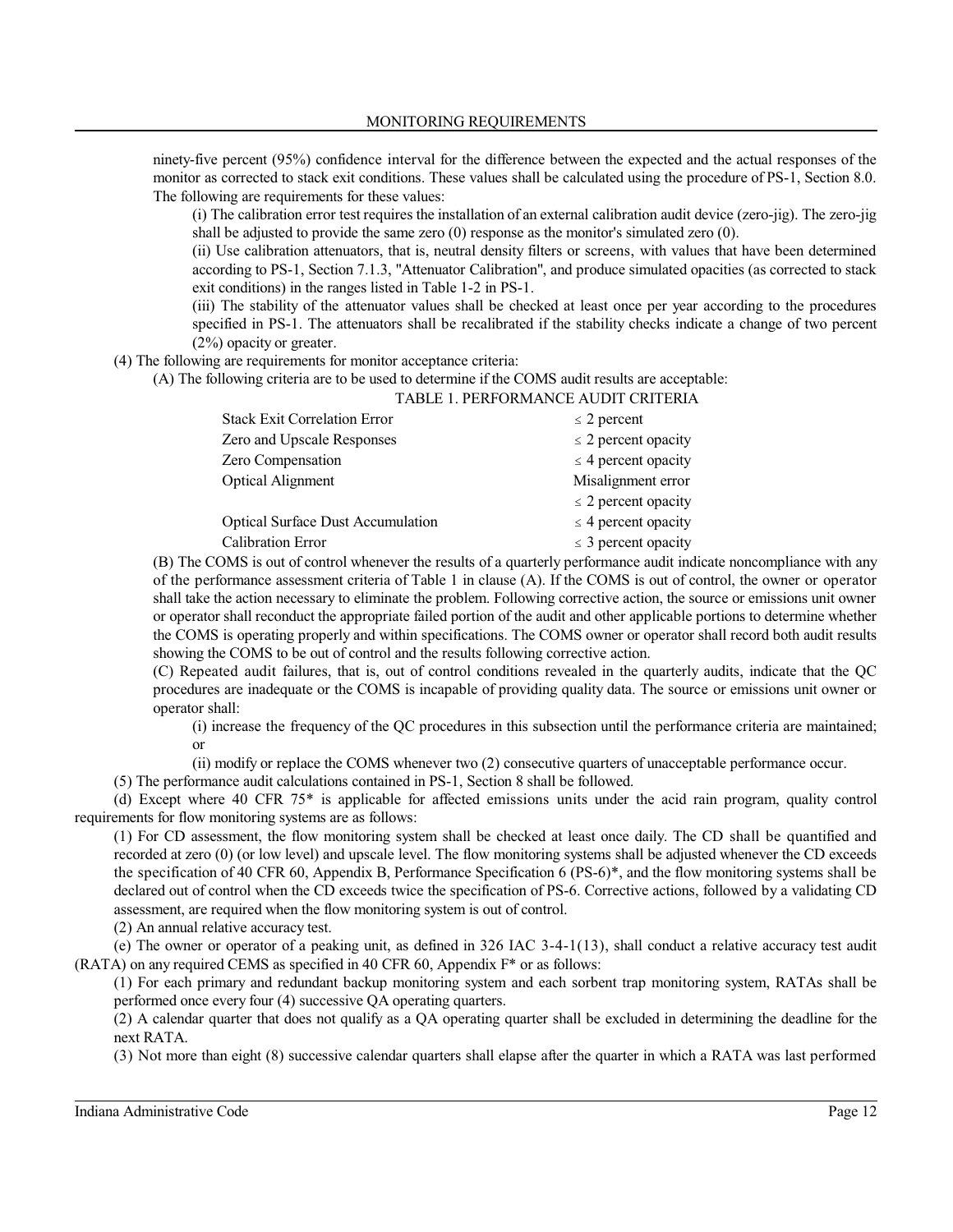without a subsequent RATA having been conducted.

(4) If a RATA has not been completed by the end of the eighth calendar quarter since the quarter of the last RATA, then the RATA must be completed within a seven hundred twenty (720) unit, or stack, operating hour grace period, as provided in 40 CFR 75, Appendix B, Section 2.3.3,\* following the end of the eighth successive elapsed calendar quarter, or data from the CEMS will become invalid.

(f) Reporting requirements for performance audits are as follows:

(1) Owners or operators of emissions units required to conduct:

- (A) cylinder gas audit;
- (B) relative accuracy test audit; or
- (C) continuous opacity monitor calibration error audit;

on continuous emission monitors shall prepare a written report of the results ofthe performance audit for each calendar quarter, or for other periods required by the department. The owner or operator shall submit quarterly reports to the department within thirty (30) calendar days after the end of each quarter for cylinder gas audits and continuous opacity monitor calibration error audits and within forty-five (45) calendar days after the completion of the test for relative accuracy test audits.

(2) The performance audit report shall contain the following information:

(A) Plant and monitor information, including the following:

- (i) The plant name and address.
- (ii) The monitor brand or manufacturer's name, model, and serial number.
- (iii) The monitor span.
- (iv) The monitor location.
- (B) Performance audit information, including the following:
	- (i) The auditor's name.
	- (ii) A copy of the audit standard's certification.
	- (iii) All data used to calculate the audit results.

(iv) The audit results and an indication if the monitor passed or failed the audit. If the performance audit results show the CEMS or COMS to be out of control, the CEMS or COMS owner or operator shall report both the audit results showing the CEMS or COMS to be out of control and the results of the audit following corrective action showing the COMS to be operating within specification.

(v) Any corrective actions performed as the result of a failed audit.

(g) Whenever a relative accuracy test audit of any continuous emission monitor listed in subsection (a) or (e) is performed, the department must be notified in accordance with the protocol requirements of 326 IAC 3-6-2 at least thirty-five (35) days prior to the audit.

\*These documents are incorporated by reference. Copies may be obtained from the Government Printing Office, 732 North Capitol Street NW, Washington, D.C. 20401 or are available for review and copying at the Indiana Department of Environmental Management, Office of Air Quality, Indiana Government Center North, Tenth Floor, 100 North Senate Avenue, Indianapolis, Indiana 46204. *(Air Pollution Control Division; 326 IAC 3-5-5; filed Jan 30, 1998, 4:00 p.m.: 21 IR 2069; errata filed Dec 12, 2002, 3:35 p.m.: 26 IR 1567; filed Aug 26, 2004, 11:30 a.m.: 28 IR 34; filed Aug 11, 2011, 1:54 p.m.: 20110907-IR-326050330FRA)*

# **326 IAC 3-5-6 Record keeping requirements**

Authority: IC 13-14-8; IC 13-17-3-4; IC 13-17-3-11 Affected: IC 13-14-4-3; IC 13-15; IC 13-17

Sec. 6. (a) On and after the certification of a monitoring system, the owner or operator of a source or emissions unit subject to this rule shall maintain records, including raw data, of all monitoring data and supporting information for a minimum of five (5) years from the date of any of the following:

(1) A monitoring sample.

- (2) A measurement.
- (3) A test.
- (4) A certification.
- (5) A report.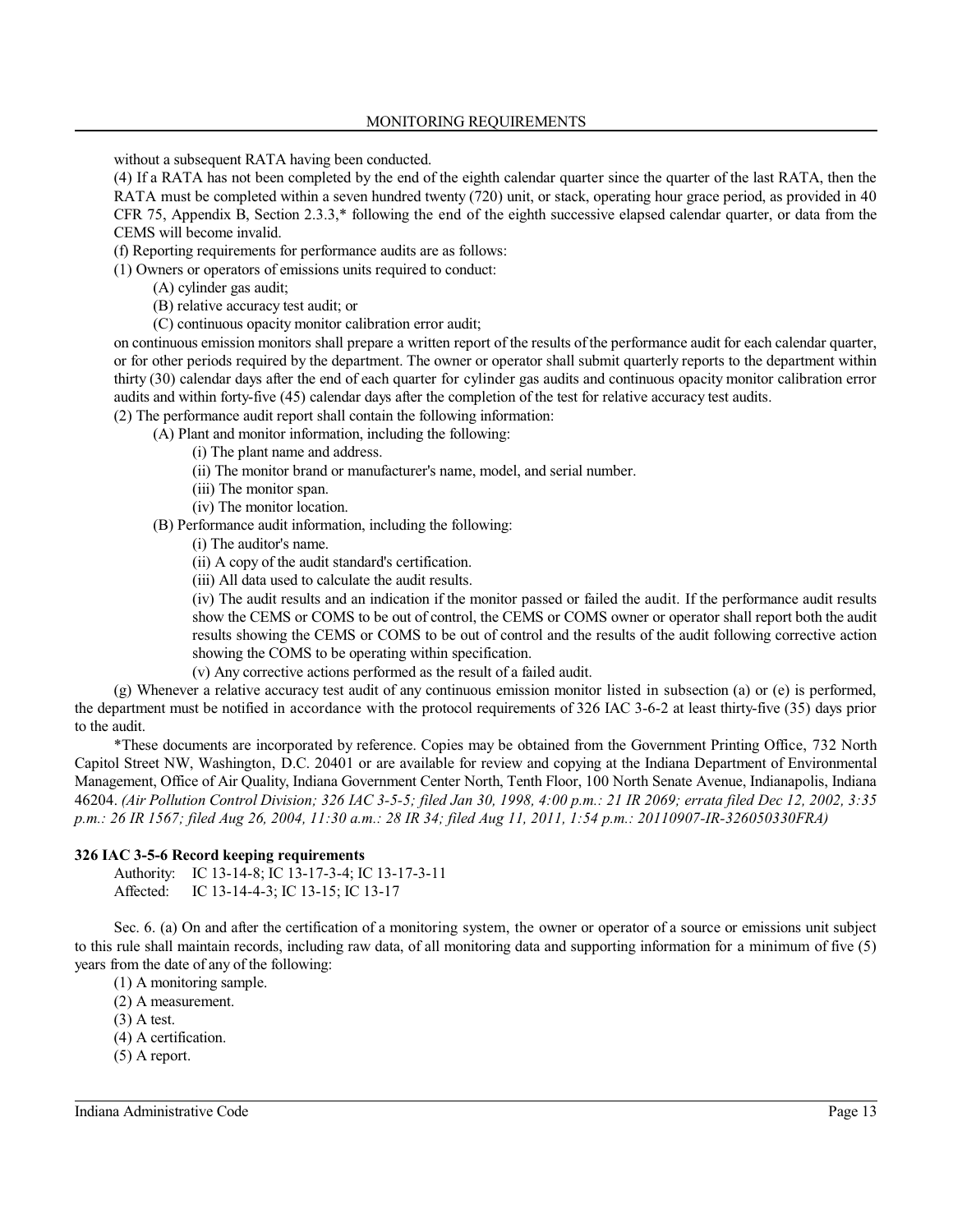- (6) Any other activity required under this article.
- (b) The records described in subsection (a) shall include the following:
- (1) All documentation relating to:
	- (A) design, installation, and testing of all elements of the monitoring system; and
	- (B) required corrective action or compliance plan activities.
- (2) All maintenance logs, calibration checks, and other required quality assurance activities.
- (3) All records of corrective and preventive action.
- (4) A log of plant operations, including emission unit or monitoring system downtime with the following information:
	- (A) Date of emissions unit or monitoring system downtime.
	- (B) Time of commencement and completion of each downtime.
	- (C) Reason for each downtime.
	- (D) Nature of system repairs and adjustments.

(c) The owner or operator of a source or emissions unit subject to this rule shall maintain the records required by this section at the source and make them available to the department or the U.S. EPA upon request. *(Air Pollution Control Division; 326 IAC 3-5-6; filed Jan 30, 1998, 4:00 p.m.: 21 IR 2071; filed Aug 11, 2011, 1:54 p.m.: 20110907-IR-326050330FRA)*

#### **326 IAC 3-5-7 Reporting requirements**

Authority: IC 13-14-8; IC 13-17-3-4; IC 13-17-3-11 Affected: IC 13-14-4-3; IC 13-15; IC 13-17

Sec. 7. (a) The owner or operator of a source or emissions unit subject to this rule shall submit a monitoring report to the department in accordance with this section.

(b) The owner or operator shall submit the monitoring report in accordance with the following requirements:

(1) The owner or operator of sources or emissions units subject to the requirements of section 1 of this rule shall report excess emissions no less frequently than quarterly. For the owner or operator of a source or emissions unit for which quarterly reports are required, the reports shall be:

(A) submitted by the source or emissions unit owner or operator to the department; and

(B) postmarked or delivered by other means no later than thirty (30) calendar days following the last day of the reporting period.

(2) If a permit specifies or a rule requires more frequent reports, the reports shall be:

- (A) submitted by the source or emissions unit owner or operator to the department; and
- (B) postmarked or delivered by other means no later than fifteen (15) calendar days after the end of each month.

(3) Gaseous excess emissions data reports shall be reported using three (3) hour block periods ending at:

- (A) 03:00;
- (B) 06:00;
- (C) 09:00;
- (D) 12:00;
- (E) 15:00;
- (F) 18:00;
- (G) 21:00; and
- (H) 24:00;

unless the emissions unit must demonstrate compliance with a different averaging period as specified by an applicable rule or permit condition, such as daily (twenty-four (24) hour) average or thirty (30) day averages.

(c) The monitoring report shall contain the following continuous monitoring information summaries, with all times reported in real time:

(1) Monitored emission unit operation time during the reporting period.

(2) Excess emissions or parameters, as applicable, reported in units ofthe standard, or the applicable parameter unit as follows: (A) Date of excess emissions, or other applicable dates.

(B) Time of commencement and completion for each applicable parameter deviation or excess emission data.

(3) Magnitude of each excess emission as follows: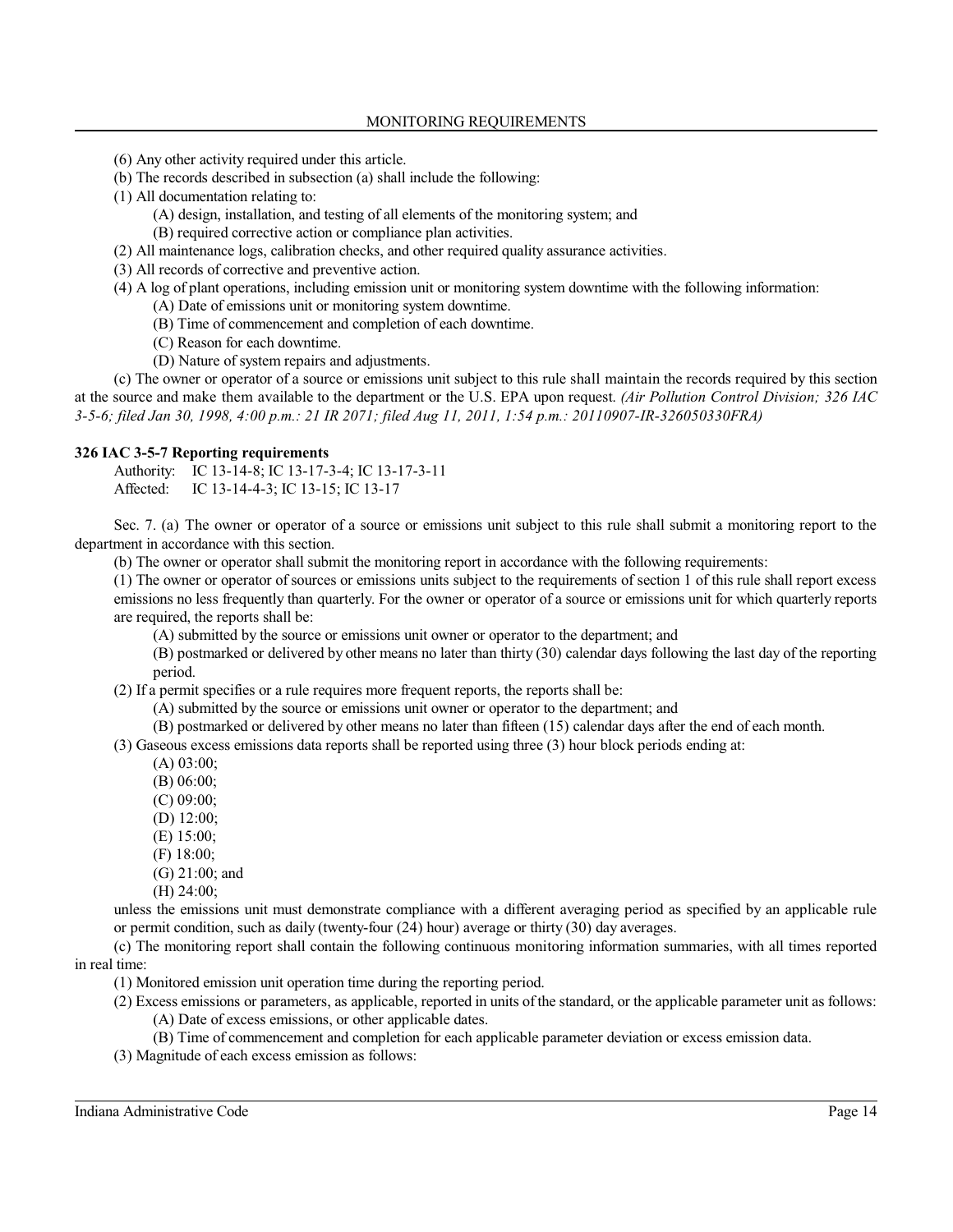(A) For opacity as follows:

(i) The actual percent opacity of all six (6) minute (block) averages exceeding the applicable opacity limit shall be reported. If an exceedance occurs continuously beyond one (1) six (6) minute period, the percent opacity for each six (6) minute period or the highest six (6) minute average opacity for the entire period shall be reported. (ii) For department approved opacity averaging times other than six (6) minutes, the actual percent opacity of each

averaging period in excess of the applicable limit shall be reported.

(iii) A summary by cause shall be prepared and submitted as part of this report itemizing exceedances by cause. (B) For gaseous emissions, the excess emissions, in units of the applicable standard, must be reported based on the applicable averaging time, in addition to any other reporting requirements that may be applicable. The averaging time is specified in the applicable federal or state rules, or in the operating permit for the emissions unit.

(4) Continuous monitoring system instrument downtime, except for zero (0) and span checks, shall include the following:

- (A) Date of downtime.
- (B) Time of commencement.
- (C) Duration of each downtime.
- (D) Reasons for each downtime.
- (E) Nature of system repairs and adjustments.

(d) If there are no excess emissions or monitor downtime in a reporting period, the owner or operator of a emissions unit subject to this rule shall submit a report indicating that no excess emissions or downtime incidents occurred in the reporting period that includes the start and end dates ofthe time period. *(Air Pollution Control Division; 326 IAC 3-5-7; filed Jan 30, 1998, 4:00 p.m.: 21 IR 2071; filed Aug 11, 2011, 1:54 p.m.: 20110907-IR-326050330FRA)*

# **326 IAC 3-5-8 Operation and maintenance of continuous emission monitoring and continuous opacity monitoring systems**

Authority: IC 13-14-8; IC 13-17-3-4; IC 13-17-3-11 Affected: IC 13-14-4-3; IC 13-15; IC 13-17

Sec. 8. (a) This section applies to the operation and maintenance of CEMS and COMS.

(b) The owner or operator of a CEMS or COMS required by federal or state regulations or permit shall:

(1) install;

(2) calibrate;

(3) maintain;

(4) operate; and

(5) certify;

such CEMS or COMS, and related equipment in accordance with applicable federal regulations, this rule, and any applicable permits. (c) Except for periods when the:

(1) affected emissions unit is not operating;

(2) affected source or emissions unit is operating under a scenario that does not require CEMS or COMS;

(3) the owner or operator is repairing the CEMS or COMS;

(4) CEMS or COMS is experiencing a malfunction; or

(5) owner/operator is conducting CEMS or COMS quality assurance and quality control activities, including, but not limited to:

(A) calibration checks;

(B) zero and span adjustments;

(C) calibration gas audits; or

(D) other required quality assurance/quality control activities;

all CEMS and COMS shall be in continuous operation.

(d) Except as otherwise provided by a rule or provided specifically in a permit, if a CEMS or COMS is malfunctioning or will be down for calibration, maintenance, or repairs for a period of twenty-four (24) hours or more, the owner or operator of the CEMS or COMS shall perform supplemental monitoring in accordance with the permit.

(e) The owner or operator of the CEMS or COMS shall do the following:

(1) Keep records: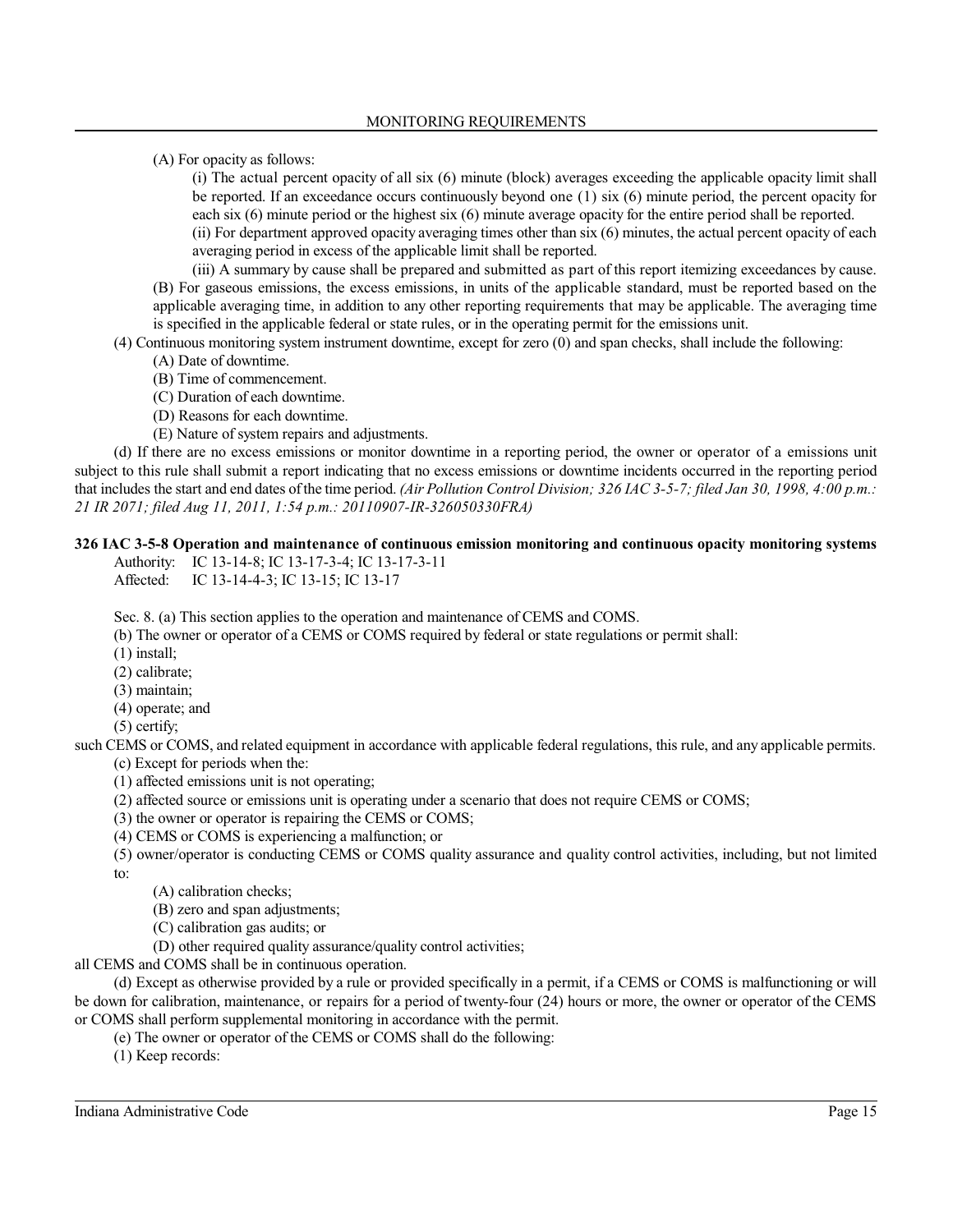(A) in accordance with section 6(b) of this rule; and

(B) that describe the supplemental monitoring implemented during any downtime to assure compliance with applicable emission limitations.

(2) Submit reports, as applicable, in accordance with section 7 of this rule.

*(Air Pollution Control Division; 326 IAC 3-5-8; filed Aug 11, 2011, 1:54 p.m.: 20110907-IR-326050330FRA)*

# **Rule 6. Source Sampling Procedures**

#### **326 IAC 3-6-1 Applicability; test procedures**

Authority: IC 13-14-8; IC 13-17-3-4; IC 13-17-3-11 Affected: IC 13-14-4-3; IC 13-15; IC 13-17

Sec. 1. This rule applies to any emissions unit emissions testing performed to determine compliance with applicable emission limitations contained in this title, or for any other purpose requiring review and approval by the department. The owner or operator of an emissions unit shall conduct emission tests subject to this rule in accordance with any applicable procedures and analysis methods specified in 40 CFR 51\*, 40 CFR 60\*, 40 CFR 61\*, 40 CFR 63\*, 40 CFR 75\*, or other procedures approved by the department and U.S. EPA.

\*These documents are incorporated by reference. Copies may be obtained from the Government Printing Office, 732 North Capitol Street NW, Washington, D.C. 20401 or are available for review and copying at the Indiana Department of Environmental Management, Office of Air Quality, Indiana Government Center North, Tenth Floor, 100 North Senate Avenue, Indianapolis, Indiana 46204. *(Air Pollution Control Division; 326 IAC 3-6-1; filed Jan 30, 1998, 4:00 p.m.: 21 IR 2072; errata filed Dec 12, 2002, 3:35 p.m.: 26 IR 1567; filed Aug 26, 2004, 11:30 a.m.: 28 IR 36; filed Aug 11, 2011, 1:54 p.m.: 20110907-IR-326050330FRA)*

#### **326 IAC 3-6-2 Source sampling protocols**

Authority: IC 13-14-8; IC 13-17-3-4; IC 13-17-3-11 Affected: IC 13-14-4-3; IC 13-15; IC 13-17

Sec. 2. (a) When an emissions test is to be performed by any person other than the department, the source or emissions unit owner or operator shall complete a test protocol form and submit the test protocol form to the department not later than thirty-five (35) days prior to the intended test date unless the applicable rule requires additional notice. The test protocol shall:

(1) be on a form approved by the department; or

(2) contain information equivalent to that required on the form approved by the department.

The department shall evaluate and approve the test protocol prior to it being implemented. If the department does not notify the owner or operator prior to the test date that the protocol has not been approved, the protocol is deemed approved.

(b) After evaluating the completed test protocol form, the department may:

(1) inspect the test site; or

(2) require additional conditions, including, but not limited to:

- (A) requiring reasonable modifications to the stack or duct to obtain acceptable test conditions;
- (B) requiring additional tests to allow for adverse conditions;
- (C) keeping process operating parameter records, operating logs, or charts during the test;

(D) placing conditions on control equipment operation to make the operation of control equipment representative of normal operation; or

(E) recording specified control equipment operating parameters during the test.

(c) If the department requires modification to:

(1) test methods;

(2) analytical methods;

(3) operational parameters; or

(4) other matters included in the emissions test protocol;

the department shall notify the source or emissions unit owner or operator and the testing firm by letter or telephone not later than twenty-one (21) days prior to the test date.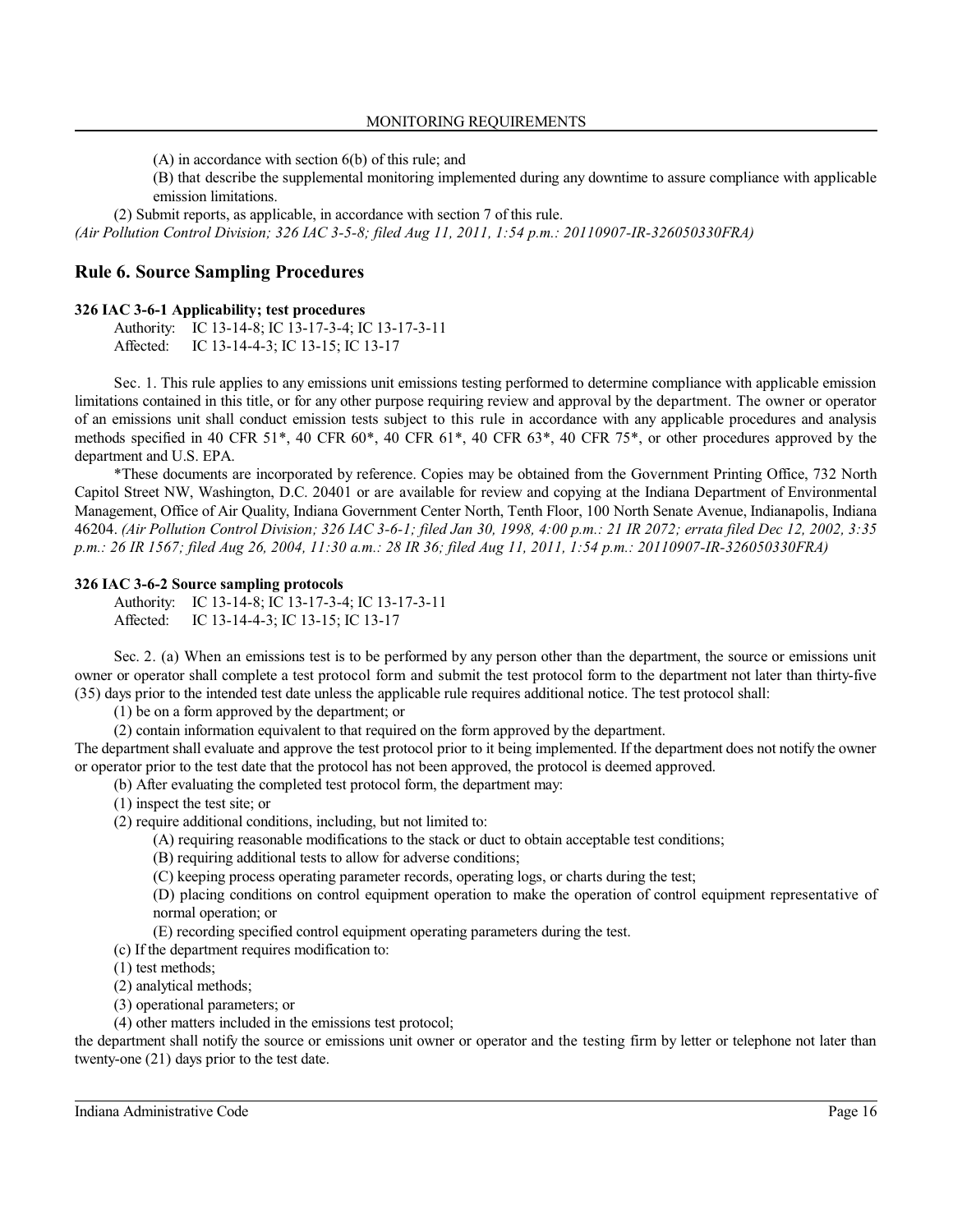MONITORING REQUIREMENTS

(d) If the source or emissions unit owner or operator or test firm desires to make a change to previously submitted procedures or conditions, the department shall be notified of the change as soon as practicable prior to the intended emissions test date. The changes shall not be made unless approved by the department prior to the emission test.

(e) Reasonable changes in the emissions test protocol that result from emergency conditions during the test shall be approved by the department if a department staff person is available at the test site, before the test may proceed.

(f) Post-test approval may be granted based on reasonable changes resulting from emergency or reasonably unforeseeable conditions during the test.

(g) The department reserves the right to conduct any portion of the reference method tests using equipment supplied by the department. Notice of acceptable test procedures shall be given to the owner or operator of the source or emissions unit and its testing representative.

(h) The source or emissions unit owner or operator shall schedule an actual test date and time period and notify the department not later than fourteen (14) days prior to the actual test date. In the event that a previously scheduled test must be canceled and rescheduled, the owner or operator of the source or emissions unit shall notify the department no less than fourteen (14) days in advance of the rescheduled test date. Tests rescheduled for less than fourteen (14) days after notifying the department of the rescheduled test date must be approved by the department. *(Air Pollution Control Division; 326 IAC 3-6-2; filed Jan 30, 1998, 4:00 p.m.: 21 IR 2072; filed Aug 11, 2011, 1:54 p.m.: 20110907-IR-326050330FRA)*

#### **326 IAC 3-6-3 Emission testing**

Authority: IC 13-14-8; IC 13-17-3-4; IC 13-17-3-11 Affected: IC 13-14-4-3; IC 13-15; IC 13-17

Sec. 3. (a) Department staff may observe field test procedures and source or emissions unit operation during the emission test. (b) The owner or operator of a source or emissions unit shall conduct all emission tests as follows:

(1) The emissions unit being tested shall be operating according to clause (A) or (B), except as allowed under clause (C), as follows:

(A) At a minimum, ninety-five percent (95%) of the permitted maximum emissions unit operating capacity description. (B) Under conditions of worst case emissions, and if the worst case emission condition is not known, then the worst case emission condition shall be assumed to be the maximum process or operating rate of the emissions unit as listed in the permit's emissions unit description.

(C) Under other capacities or conditions as specified in an applicable requirement or approved by the department. As used in this clause, "capacity" means the design capacity of the emissions unit or other operating capacities agreed to by the owner or operator of the emissions unit and the department, including, but not limited to, process conditions when the department believes that changes in the operating capacities or operating conditions have the potential to affect emission levels.

(2) All test runs for a given pollutant shall be conducted within forty-eight (48) hours unless process variables or mandatory test lengths of greater than two (2) hours make this impracticable. In these cases, the testing shall be conducted on consecutive days. Other periods or duration may be approved by the commissioner if specific testing circumstances require a longer testing time frame.

(c) Emissions units subject to 326 IAC 12, 326 IAC 14, or 326 IAC 20 shall be tested under conditions as specified in the applicable provision for that emissions unit in 40 CFR 60\*, 40 CFR 61\*, or 40 CFR 63\* and this rule where appropriate.

(d) The owner or operator of a source or emissions unit shall make available at the test site calibration results of the various sampling components. The information shall include the following:

(1) The date or dates the test was performed.

(2) The methods used.

(3) The calibration data.

(4) The results.

All components requiring calibration shall be calibrated within sixty (60) days prior to the actual test date. Post-test calibrations shall be performed on the components not later than forty-five (45) days after the actual test date. Components requiring calibration are listed in the federal test methods specified in section 5 of this rule.

(e) The department may perform or require the performance of audits of equipment or procedures associated with the test series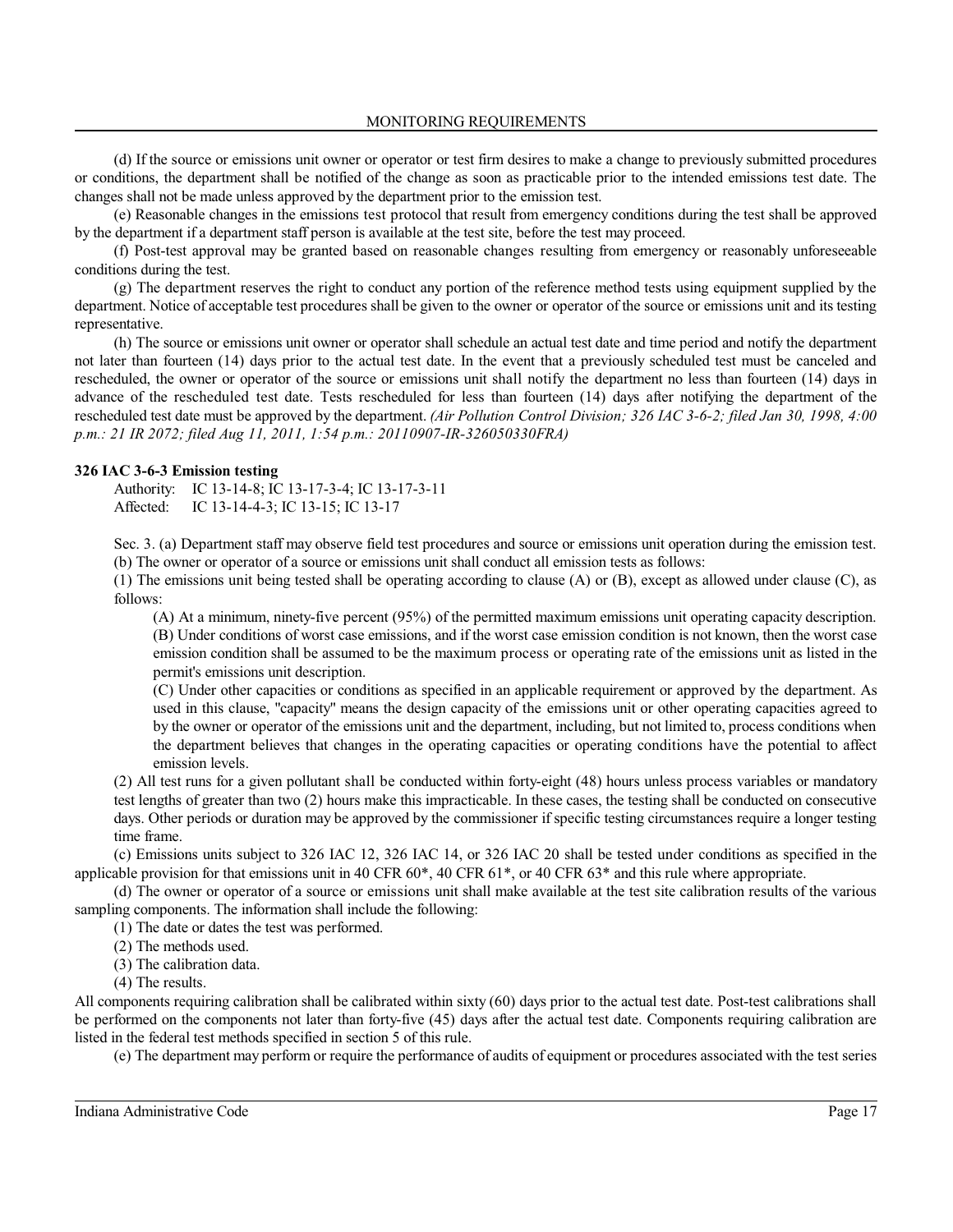up to the time of the actual performance of the test, between test runs, or following the test series. The department reserves the right to perform or observe all associated analyses.

(f) The original or a photocopy of the raw field data generated during the test series shall be provided to the department observer upon request if the request may be reasonably met under the existing circumstances.

\*These documents are incorporated by reference. Copies may be obtained from the Government Printing Office, 732 North Capitol Street NW, Washington, D.C. 20401 or are available for review and copying at the Indiana Department of Environmental Management, Office of Air Quality, Indiana Government Center North, Tenth Floor, 100 North Senate Avenue, Indianapolis, Indiana 46204. *(Air Pollution Control Division; 326 IAC 3-6-3; filed Jan 30, 1998, 4:00 p.m.: 21 IR 2073; errata filed Dec 12, 2002, 3:35 p.m.: 26 IR 1567; filed Aug 26, 2004, 11:30 a.m.: 28 IR 37; filed Aug 11, 2011, 1:54 p.m.: 20110907-IR-326050330FRA)*

# **326 IAC 3-6-4 Reporting**

Authority: IC 13-14-8; IC 13-17-3-4; IC 13-17-3-11 Affected: IC 13-14-4-3; IC 13-15; IC 13-17

Sec. 4. (a) All emission tests for which a test protocol form was submitted to the department under section 2 of this rule shall be reported to the department in the form of an emission test report containing the following information:

(1) The reported testing methods and results certified as true and accurate and in compliance with this rule by the person responsible for conducting the emissions test.

(2) Information regarding the test, including the following:

(A) A stack test result summary table that compares the measured emissions, in units consistent with the applicable emissions limitations, to the emissions limitations.

(B) A description of the emissions unit or units being tested.

(C) The date or dates on which the test was performed.

- (D) The type of tests conducted.
- (E) The type of process and control equipment utilized.
- (F) The source name and location.
- (G) The purpose of the tests.
- (H) The test participants and their titles.
- (3) Tabulated data and results, including the following:
	- (A) The process weight rate or heat input rate.
	- (B) The referenced or derived conversion factors.
	- (C) The stack gas flow rate.
	- (D) Measured emissions given in units consistent with the applicable emission limitations.

(E) The average value of emissions from any continuous gaseous emissions monitoring system in units consistent with the applicable emission limitations if applicable to the pollutant being tested.

(F) If applicable, visible emissions observations or six (6) minute average continuous opacity monitor readings.

(4) A description of process and control devices, including the following:

- (A) A process flow diagram.
- (B) The maximum design capacities.
- (C) A fuel analysis and heat value for heat input rate determinations.
- (D) The process and control equipment operating conditions.
- (E) A discussion of variations from normal plant operations.
- (F) The stack height.
- (G) The exit diameter.
- (H) The volumetric flow rate (cubic feet per minute).
- (I) The exit temperature.
- (J) The exit velocity.
- (5) A description of sampling methods used, including the following:

(A) A brief discussion of the analytical procedures with justifications for any variance from reference method procedures.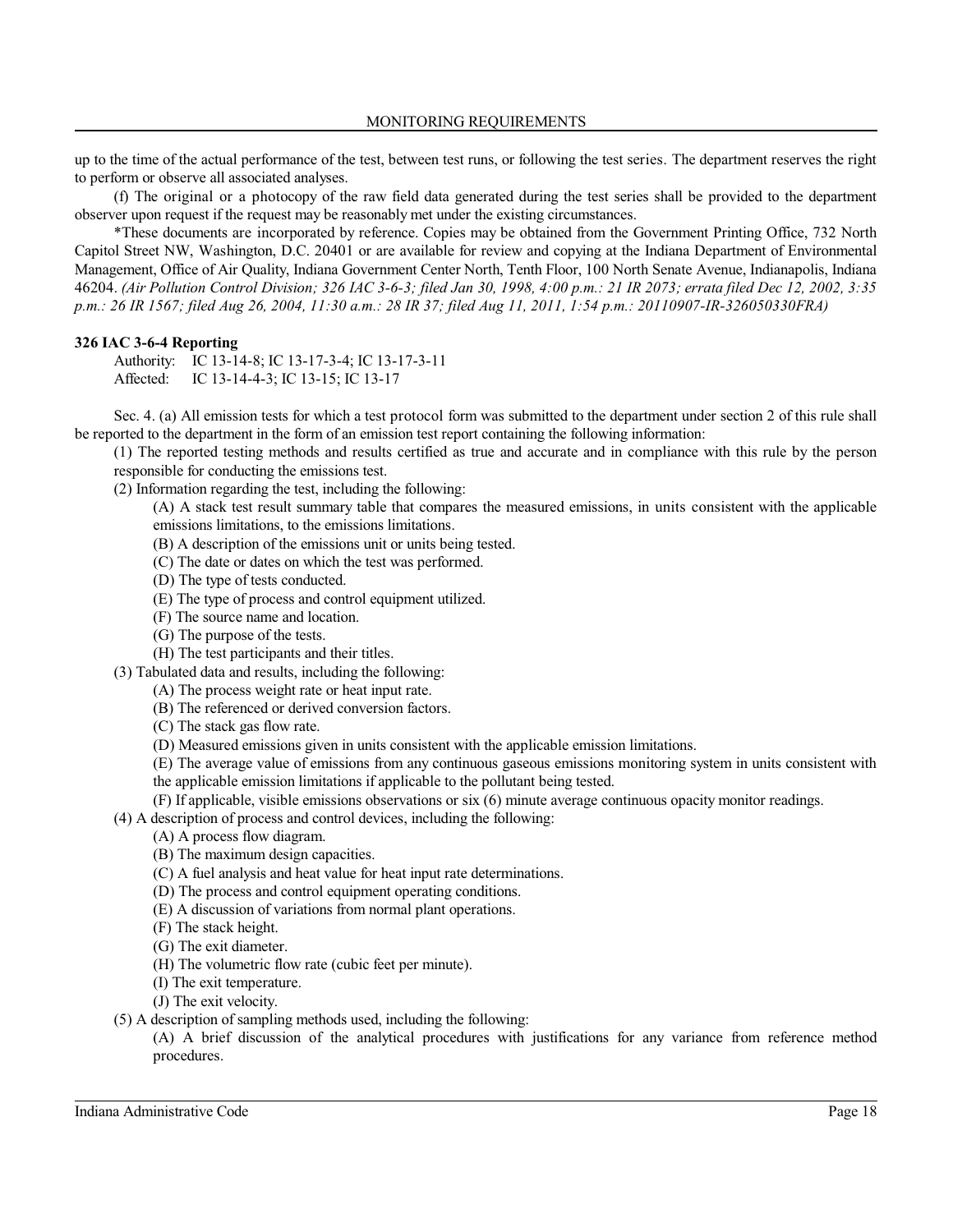(B) Specification of the following:

- (i) The number of sampling points.
- (ii) The time per point.
- (iii) The total sampling time per run.
- (C) A cross-sectional diagram of the sampling site showing sampling points.
- (D) A diagram showing the following:
	- (i) The stack dimensions.
	- (ii) The sampling location.
	- (iii) The distance from the nearest flow disturbance upstream and downstream of the sampling points.
	- (iv) The diagram of the sampling train.
- (6) Sampling and analytical procedures used, including the following:
	- (A) Results and calculations, including the following:
		- (i) Units consistent with the applicable emission limitation.
		- (ii) One (1) complete calculation using actual data for each type of test performed.
		- (iii) Raw production data signed by the source official.
		- (iv) Photocopies of all actual field data.
	- (B) A laboratory report, including the following:
		- (i) The chain of custody.
		- (ii) Copies of all calibration data for equipment used in sampling as described in section 3(d) of this rule.
	- (C) Applicable rules and regulations showing the emission limitations.
	- (D) If applicable, copies of visible emissions evaluations or opacity monitor readings.
	- (E) Copies of any continuous gaseous emissions monitoring system readings for gaseous pollutant tests.

(b) The owner or operator of a source or emissions unit shall submit all emission test reports to the department not later than forty-five (45) days after the completion of the testing. An extension may be granted by the department if the owner or operator of the source or emissions unit submits to the department a reasonable written explanation for the requested extension not later than five (5) days prior to the end of the initial forty-five (45) day period. *(Air Pollution Control Division; 326 IAC 3-6-4; filed Jan 30, 1998, 4:00 p.m.: 21 IR 2073; filed Aug 11, 2011, 1:54 p.m.: 20110907-IR-326050330FRA)*

### **326 IAC 3-6-5 Specific testing procedures; particulate matter; PM<sub>10</sub>; PM<sub>25</sub>; sulfur dioxide; nitrogen oxides; volatile organic compounds**

Authority: IC 13-14-8; IC 13-17-3-4; IC 13-17-3-11 Affected: IC 13-14-4-3; IC 13-15; IC 13-17

Sec. 5. (a) Tests for particulate matter (PM),  $PM_{10}$  and  $PM_{25}$  shall be conducted in accordance with the following procedures: (1) For PM: 40 CFR 60, Appendix A, Method 5\*, 5A\*, 5B\*, 5C\*, 5D\*, 5E\*, or 5F\*, or Method 17\*, as applicable, or other procedures approved by the department and U.S. EPA.

(2) For PM<sub>10</sub> and PM<sub>2.5</sub>: 40 CFR 51, Appendix M, Method 201\* or 201A\*, and 202\*. The measurement of condensable PM<sub>10</sub> using the procedures described in Method 202\* is not required if the applicable emission limitation is contained at 326 IAC 6.8-2, unless otherwise specified by 326 IAC 6.5 or 326 IAC 6.8. 40 CFR 60, Appendix A, Method 5\*, in conjunction with Method 202 $^*$ , may also be used, subject to the approval of the department and U.S. EPA. Other procedures to measure PM<sub>10</sub> and  $PM_2$ , may be approved by the department and U.S. EPA.

(3) Visible emissions (VE) evaluations shall be performed in conjunction with a PM,  $PM_{10}$ , PM<sub>25</sub> or other mass emission rate test of air pollutants, as required by the department. The VE evaluations shall be conducted by a qualified observer in accordance with the procedures contained in 326 IAC 5-1-4. VE readings shall be continuously recorded for at least thirty (30) minutes per hour of sampling time for each sampling repetition, unless a longer time is otherwise mandated by federal regulation. A waiver from this requirement may be granted by the department or on-site department staff person if adverse conditions exist that would invalidate the VE readings. Complete waivers from the requirement to conduct VE readings during a compliance test may not be granted for the emissions unit required to complete opacity testing pursuant to 40 CFR 60.8\* or 40 CFR 63\*. VE readings are not required for units when operating a certified PM CEMS. Emissions units equipped with continuous opacity monitors may submit the six (6) minute integrated readings of the monitors during the sampling period,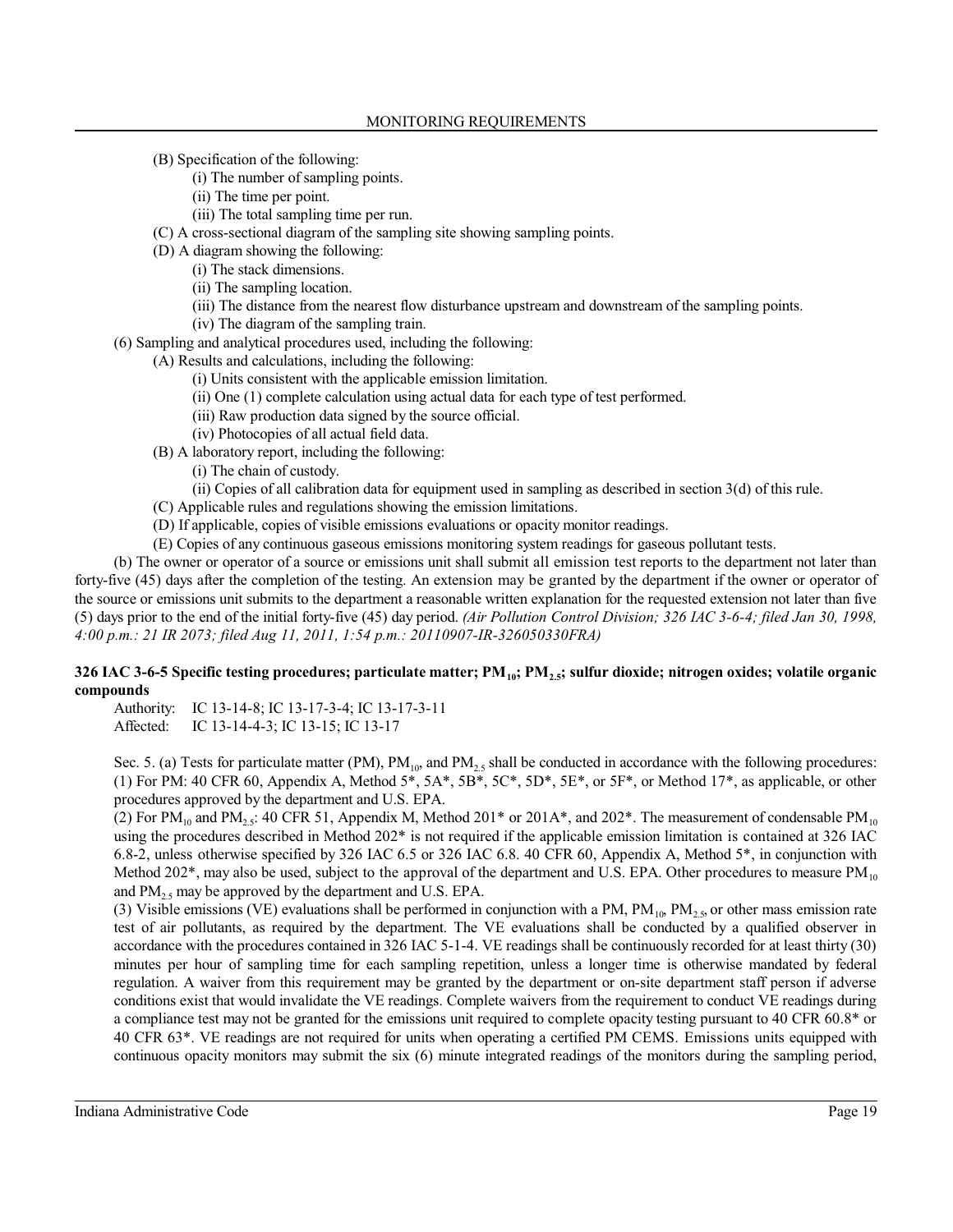instead of performing VE evaluations, provided:

(A) the monitoring system meets the performance specifications as specified in 40 CFR 60, Appendix B\*, and is, or will be, certified by the department;

(B) the monitor readings submitted with the test include a zero (0) and upscale calibration check before the first test run and following the end of the final run; and

(C) if more than one (1) day of testing is required to complete the three (3) runs, the zero (0) and span checks shall be performed at the beginning of each day's testing and at the conclusion of each day's final run.

(4) At least three (3) repetitions of the test shall be performed under consistent emissions unit operating conditions unless otherwise allowed by the department. For boiler emissions testing, at least one (1) of the three (3) repetitions shall be conducted during a normal sootblowing cycle that is consistent with frequency and duration normally experienced.

(5) At Richmond Power and Light's Whitewater Generating Station, when sootblowing occurs during one (1) of the three (3) repetitions, emission test results shall be evaluated using either a time weighted averaging period (TWAP) or a straight averaging technique. When using TWAP, the following equation shall be used to ensure proper weighting of an intermittent cleaning cycle performance test run regardless of the length of the cleaning cycle and regardless of the number and duration of the test runs made on the unit. When using TWAP, the representative pounds per hour of particulate emissions shall be calculated using the following equation:

$$
E = E_{cc} \frac{(A + B)}{AR} S + E_{rec} \frac{(R - S)}{R} = \frac{BS}{AR}
$$

Where:  $E =$  Pounds per hour of particulate emissions.

 $E_{cc}$  = Average E of sample containing cleaning cycle.

 $E_{\text{ncc}}$  = Average E of sample containing no cleaning cycle.

A = Hours of cleaning cycle operation during sample.

B = Hours with no cleaning cycle operation during sample.

 $R =$  Average hours of operation per twenty-four (24) hours.

 $S =$  Average hours of cleaning cycle operation per twenty-four (24) hours.

(6) Only those fuels representative of normal fuel quality used during normal operations shall be combusted.

(7) During each repetition, each sampling point shall be sampled for a minimum of two (2) minutes.

(8) The total test time per repetition shall be no less than sixty (60) minutes.

(9) The total sample volume per repetition shall be no less than thirty (30) dry standard cubic feet (dscf).

(10) The total particulate weight collected from the sampling nozzle, probe, cyclone (if used), filter holder (front half), filter, connecting glassware, and, if required in subdivision (2), the impinger catch, shall be reported to the department.

(b) The owner or operator shall conduct sulfur dioxide  $(SO<sub>2</sub>)$  tests in accordance with the following procedures:

(1) 40 CFR 60, Appendix A, Method 6\*, 6A\*, 6C\*, or 8\*, as applicable, or other procedures approved by the department and U.S. EPA.

(2) At least three (3) repetitions of two (2) samples, each according to 40 CFR 60, Appendix A, Method 6 $*$  or 6A $*$ , or three (3) repetitions according to 40 CFR 60, Appendix A, Method 6C\* or 8\*, performed under identical emissions unit operating conditions, shall constitute a test. For boiler emissions testing, only those fuels representative of fuel quality during normal operations shall be combusted.

(3) The total test time per repetition shall be as follows:

(A) For tests using 40 CFR 60, Appendix A, Method 6\* or 6A\*, a minimum of twenty (20) minutes per run with a thirty (30) minute interval between each run.

(B) For tests using 40 CFR 60, Appendix A, Method 6C\*, a minimum of sixty (60) minutes per run.

(C) For tests using 40 CFR 60, Appendix A, Method 8\*, a minimum of sixty (60) minutes per run, with the following criteria:

(i) During each of the repetitions, each sampling point shall be sampled for a minimum of two (2) minutes.

(ii) The total sample volume per repetition shall be no less than forty (40) dry standard cubic feet (dscf).

(iii) During each of the repetitions, the sample rate shall not exceed one (1) cubic foot per minute (cfm).

(c) The owner or operator shall conduct nitrogen oxide  $(NO_x)$  tests according to the following procedures: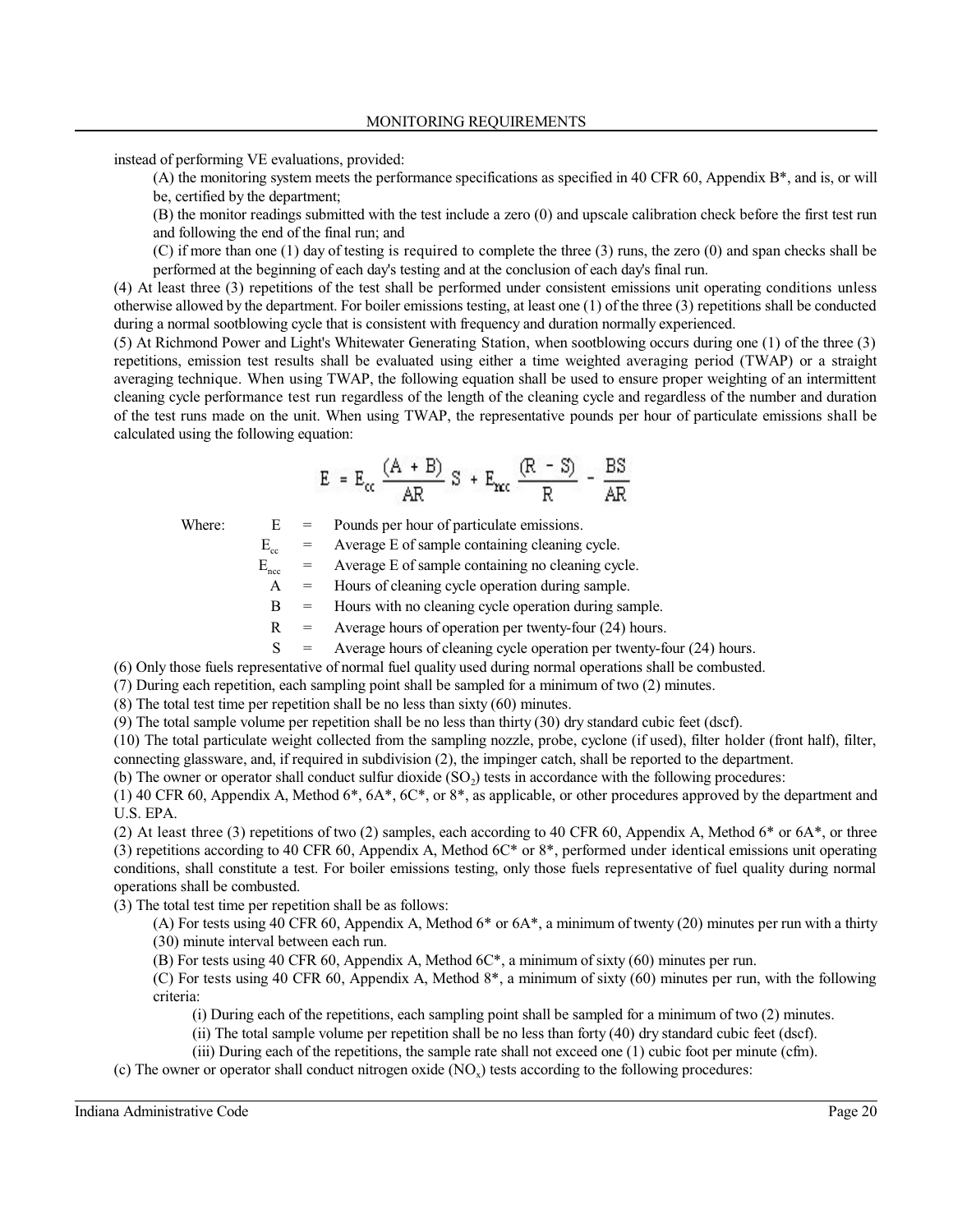(1) 40 CFR 60, Appendix A, Method 7\*, 7A\*, 7B\*, 7C\*, or 7E\*, as applicable, or other procedures approved by the department and U.S. EPA.

(2) For Methods  $7^*$ ,  $7A^*$ ,  $7B^*$ , or  $7C^*$ , at least three (3) repetitions of four (4) samples each shall constitute a test.

(3) For Method 7E\*, three (3) test runs, each a minimum of sixty (60) minutes, shall constitute a test.

(d) The owner or operator shall conduct volatile organic compounds (VOC) emissions tests in accordance with the following procedures:

(1) 40 CFR 60, Appendix A, Method 25\*, or other procedures approved by the department and U.S. EPA, shall be used for the total nonmethane organic emissions.

(2) At least three (3) samples shall be collected and analyzed.

(3) The total test time per repetition shall be a minimum of sixty (60) minutes.

(4) Bulk gasoline terminals subject to 326 IAC 20-10 shall be tested in accordance with 40 CFR 63, Subpart R\*. All other bulk gasoline terminals shall be tested in accordance with the New Source Performance Standards (NSPS) at 40 CFR 60, Subpart XX\*. During all compliance tests, 40 CFR 60, Appendix A, Method 21\* shall be used for determining whether there are any leaks from the hatches or flanges of the gasoline transports. If any leak is detected, the transport shall not be used for the capacity of the compliance test of the bulk gasoline terminal. The threshold for leaks shall be as follows:

(A) Five hundred (500) parts per million methane for all bulk gasoline terminals subject to 40 CFR 63, Subpart R\*.

(B) Ten thousand (10,000) parts per million (as methane) for all bulk gasoline terminals subject to 40 CFR 60, Subpart XX\* and for all other bulk gasoline terminals.

\*These documents are incorporated by reference. Copies may be obtained from the Government Printing Office, 732 North Capitol Street NW, Washington, D.C. 20401 or are available for review and copying at the Indiana Department of Environmental Management, Office of Air Quality, Indiana Government Center North, Tenth Floor, 100 North Senate Avenue, Indianapolis, Indiana 46204. *(Air Pollution Control Division; 326 IAC 3-6-5; filed Jan 30, 1998, 4:00 p.m.: 21 IR 2074; errata filed Dec 12, 2002, 3:35 p.m.: 26 IR 1567; filed Aug 26, 2004, 11:30 a.m.: 28 IR 37; filed Aug 11, 2011, 1:54 p.m.: 20110907-IR-326050330FRA)*

# **Rule 7. Fuel Sampling and Analysis Procedures**

#### **326 IAC 3-7-1 Applicability**

Authority: IC 13-14-8; IC 13-17-3-4; IC 13-17-3-11 Affected: IC 13-14-4-3; IC 13-15; IC 13-17

Sec. 1. This rule applies to fuel sampling and analysis that is performed to determine compliance with the emission limitations specified in 326 IAC 7. *(Air Pollution Control Division; 326 IAC 3-7-1; filed Jan 30, 1998, 4:00 p.m.: 21 IR 2075; readopted filed Jan 10, 2001, 3:20 p.m.: 24 IR 1477; filed Aug 11, 2011, 1:54 p.m.: 20110907-IR-326050330FRA)*

#### **326 IAC 3-7-2 Coal sampling and analysis methods**

Authority: IC 13-14-8; IC 13-17-3-4; IC 13-17-3-11 Affected: IC 13-14-4-3; IC 13-15; IC 13-17

Sec. 2. (a) Owners or operators of coal sampling systems for sources with total coal-fired capacity greater than or equal to one thousand five hundred (1,500) million British thermal units (Btu) per hour actual heat input shall follow procedures specified in ASTM D2234-89\*, "Standard Methods for Collection of a Gross Sample ofCoal", unless otherwise provided in section 3 of this rule. Additionally, the coal sampling system shall meet the following requirements:

(1) The coal sample acquisition point shall be at a location where representative samples of the total coal flow to be combusted by the emissions unit may be obtained. A single as-bunkered sampling station may be used to represent the coal to be combusted by multiple emissions units using the same stockpile feed system.

(2) The increment collection method to be used is specified in ASTM D2234-89\*, Table 1, I-A-1, I-B-1, or I-C-1.

(3) The opening of the sampling device shall be at least two and one-half (2.5) times the top-size of the coal and not less than one and one-fourth (1.25) inches.

(4) The sampling device shall have sufficient capacity to completely retain or entirely pass the increment without loss or spillage.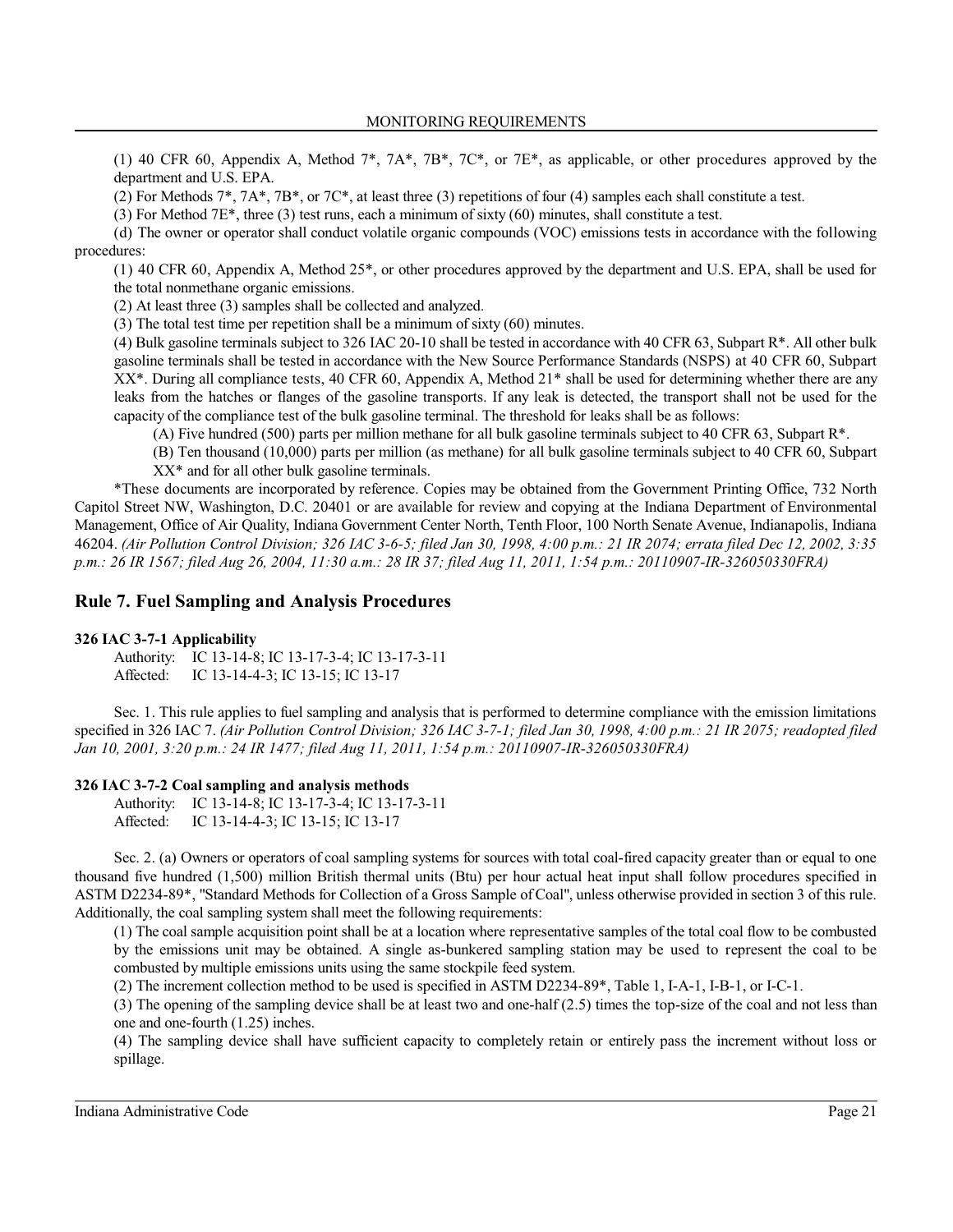MONITORING REQUIREMENTS

(5) The velocity with which the cross-stream cutting instrument travels through the stream shall not exceed eighteen (18) inches per second. The velocity requirement shall not apply to a swing-arm sampler or to a sampler whose cutter opening is perpendicular to the stream of coal. Owners or operators of all coal sampling systems shall detail the proper operating procedures in the standard operating procedures document required under section 5 of this rule.

(6) Increments obtained during the sampling period shall be protected from changes in composition to maintain the integrity of constituent characteristics required to convert sample sulfur content to units of the applicable emission standard.

(7) A comparison of weight or volume of collected sample with that of the total flow of coal shall be conducted at a minimum of one (1) time every two (2) weeks to assure a constant sampling ratio is maintained for increments composited into a sample representing a single twenty-four (24) hour period.

(8) A routine inspection of the sampling system shall be established to meet requirements and guidelines specified in ASTM D4702-87\*, "Guide for Inspecting Mechanical Coal Sampling Systems that Use Cross-Cut Sample Cutters for Conformance with Current ASTM Methods".

(9) Composite samples shall be collected for analysis at a minimum of one (1) time per twenty-four (24) hour period.

(b) Owners or operators of coal sampling systems for sources with total coal-fired capacity between one hundred (100) and one thousand five hundred (1,500) million Btu per hour actual heat input shall comply with requirements:

(1) in subsection (a);

(2) in section 3 of this rule; or

(3) shall meet the following minimum requirements:

(A) The coal sample acquisition point shall be at a location where representative samples of the total coal flow to be combusted by the emissions unit may be obtained. A single as-bunkered or as-burned sampling station may be used to represent the coal to be combusted by multiple emissions units using the same stockpile feed system.

(B) Coal shall be sampled at least three (3) times per day and at least one (1) time per eight (8) hour period unless no coal is bunkered during the preceding eight (8) hour period.

(C) Minimum sample size shall be five hundred (500) grams.

(D) Samples shall be composited and analyzed at the end of each calendar month.

(c) Coal samples shall be prepared for analysis in accordance with procedures specified in ASTM D2013-86\*, "Standard Method of Preparing Coal Samples for Analysis". The preparation of samples shall meet the following requirements:

(1) Samples shall be prepared in accordance with ASTM D2013-86\*, Procedure A or Procedure B.

(2) Sample preparation shall be checked at weekly intervals by performing a split sample of the twenty-four (24) hour composite sample and preparing and analyzing these two (2) identically.

(d) The heat content of coal samples shall be determined in accordance with procedures specified in ASTM D2015-95\*, "Standard Test Method for Gross Calorific Value of Solid Fuel by the Adiabatic Bomb Calorimeter", or ASTM D3286-91A\*, "Standard Test Method for Gross Calorific Value of Coal and Coke by the Isothermal Jacket Bomb Calorimeter". Restandardization requirements in Section 11 of both methods shall be followed. Precision requirements for repeatability shall be verified according to Section 16.1.1 of both methods at a minimum of once per week.

(e) The sulfur content of coal samples shall be determined according to procedures specified in ASTM D3177-89\*, "Standard Test Methods for Total Sulfur in the Analysis Sample of Coal and Coke", or ASTM D4239-94\*, "Standard Test Methods for Sulfur in the Analysis Sample of Coal and Coke Using High Temperature Tube Furnace Combustion Methods". Precision requirements for repeatability shall be verified according to ASTM D3177-89\*, Section 13, or ASTM D4239-94, Section 18\*, at a minimum of one (1) time per week. The laboratory that performs the analysis shall participate in an interlaboratory audit program using coal samples supplied by the department.

(f) The department may approve minor modifications to the coal sampling and analysis procedures at a source upon demonstration by the source owner or operator that the minor modifications are necessary to meet the requirements of this section.

\*These documents are incorporated by reference. Copies are available for review and copying at the Indiana Department of Environmental Management, Office of Air Quality, Indiana Government Center North, Tenth Floor, 100 North Senate Avenue, Indianapolis, Indiana 46204. *(Air Pollution Control Division; 326 IAC 3-7-2; filed Jan 30, 1998, 4:00 p.m.: 21 IR 2075; readopted filed Jan 10, 2001, 3:20 p.m.: 24 IR 1477; errata filed Dec 12, 2002, 3:35 p.m.: 26 IR 1567; filed Aug 26, 2004, 11:30 a.m.: 28 IR 38; filed Aug 11, 2011, 1:54 p.m.: 20110907-IR-326050330FRA)*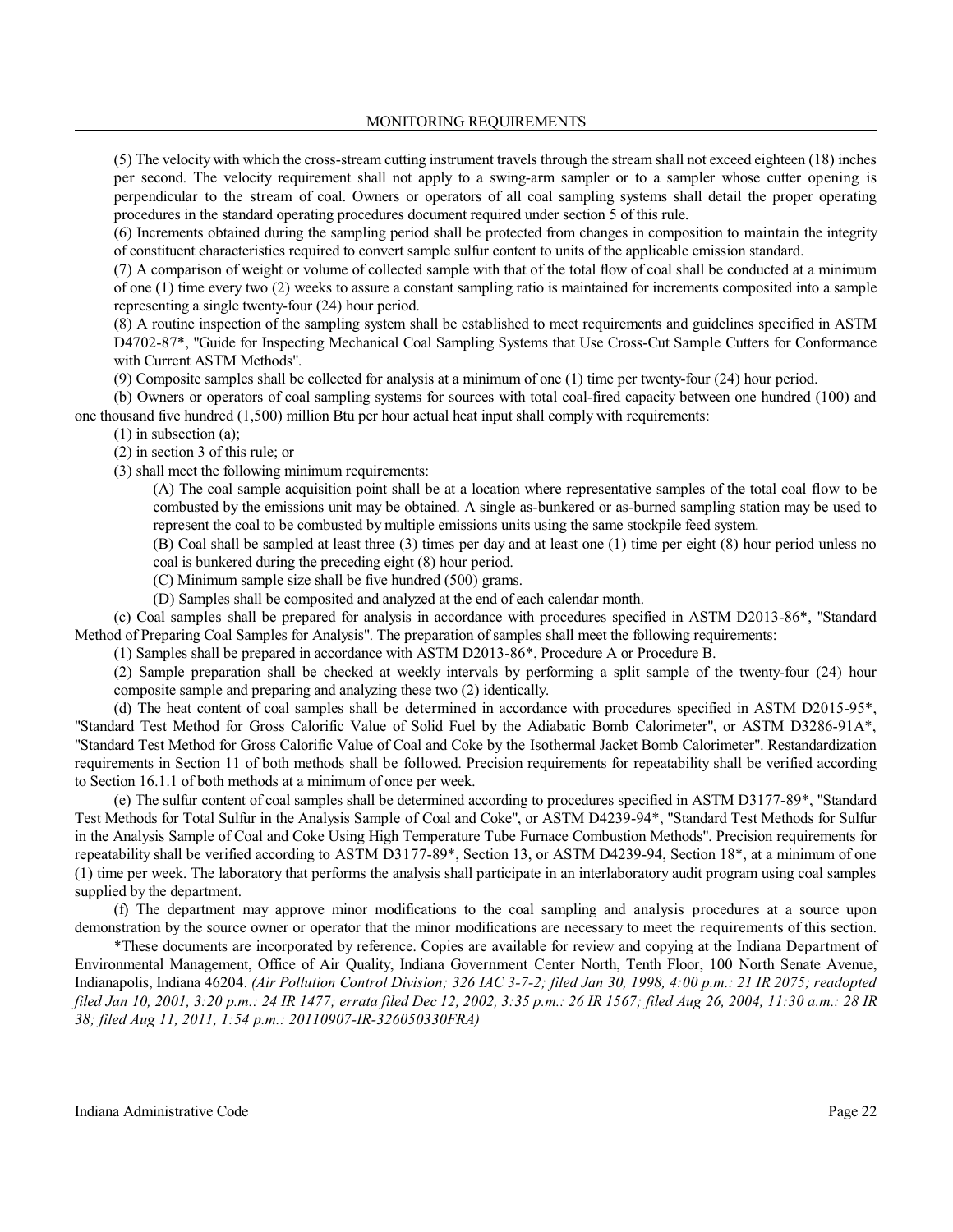#### **326 IAC 3-7-3 Alternative coal sampling and analysis methods**

Authority: IC 13-14-8; IC 13-17-3-4; IC 13-17-3-11 Affected: IC 13-14-4-3; IC 13-15; IC 13-17

Sec. 3. (a) As an alternative to the coal sampling and analysis procedures in section 2 of this rule, a source owner or operator may use manual or other non-ASTM automatic sampling and analysis procedures upon a demonstration as described in subsection (b), submitted to and approved by the department and U.S. EPA that the procedures provide sulfur dioxide emission estimates representative either of estimates based on coal sampling and analysis procedures specified in section 2 of this rule or of continuous emissions monitoring.

(b) For the demonstration described in this section, a source owner or operator may submit documentation of procedures and results of a stopped-belt bias test or other comparisons between a sampling system meeting the requirements of section 2 of this rule and those methods and procedures proposed by the source owner or operator. A stopped-belt bias test and a sampling system meeting the requirements of section 2 of this rule shall be considered reference method systems. A comparison shall utilize a series of at least twenty-five (25) reference method system samples paired with nonreference method system samples and analyzed for the percent of sulfur content to determine the presence of significant systemic error. The detection of significant systemic error shall be based on the application of a statistical test (t-test) to determine if there is a difference between the reference and nonreference systems at the ninety-five percent (95%) confidence level, according to the following formula:

$$
t = \frac{d\sqrt{n}}{Sd}
$$

Where:  $t =$  Calculated t value.

d = Average difference between paired data.

Sd = Standard deviation of the differences.

 $N =$  Number of paired data sets.

The calculated t value is compared to the t value in the standard statistical t tables at the ninety-five percent (95%) probability and the appropriate degrees of freedom (n - 1). If the calculated t value is greater than or equal to the value of t in the t table, then the systems are not comparable. Certain coals with low variability may detect a small bias, which may be acceptable as decided on a caseby-case basis. This method tests for positive and negative bias. Provisions for testing only for a negative bias that would cause a source owner or operator to report less than actual values may be acceptable if supported by statistical tests. Upon request, the department shall provide written guidance to a source owner or operator as to the procedures to be followed in conducting this comparison.

(c) The demonstration described in this section shall be repeated upon any significant change to the coal sampling procedures or upon notification by the department that a new demonstration is necessary. If the department has reason to doubt that the alternative sampling and analysis procedures are comparable to methods and procedures provided in section 2 of this rule, based on:

- (1) inspections;
- (2) monitoring;
- (3) quality assurance data; or
- (4) other information;

the department may notify the owner or operator that the demonstration shall be repeated. Written notification by the department of the request shall be made to the source owner or operator allowing at least sixty (60) days to schedule the demonstration. *(Air Pollution Control Division; 326 IAC 3-7-3; filed Jan 30, 1998, 4:00 p.m.: 21 IR 2077; readopted filed Jan 10, 2001, 3:20 p.m.: 24 IR 1477; filed Aug 11, 2011, 1:54 p.m.: 20110907-IR-326050330FRA)*

### **326 IAC 3-7-4 Fuel oil sampling; analysis methods**

Authority: IC 13-14-8; IC 13-17-3-4; IC 13-17-3-11 Affected: IC 13-14-4-3; IC 13-15; IC 13-17

Sec. 4. (a) The source owner or operator shall perform sampling and analysis of the sulfur content of fuel oil in accordance with the following ASTM procedures: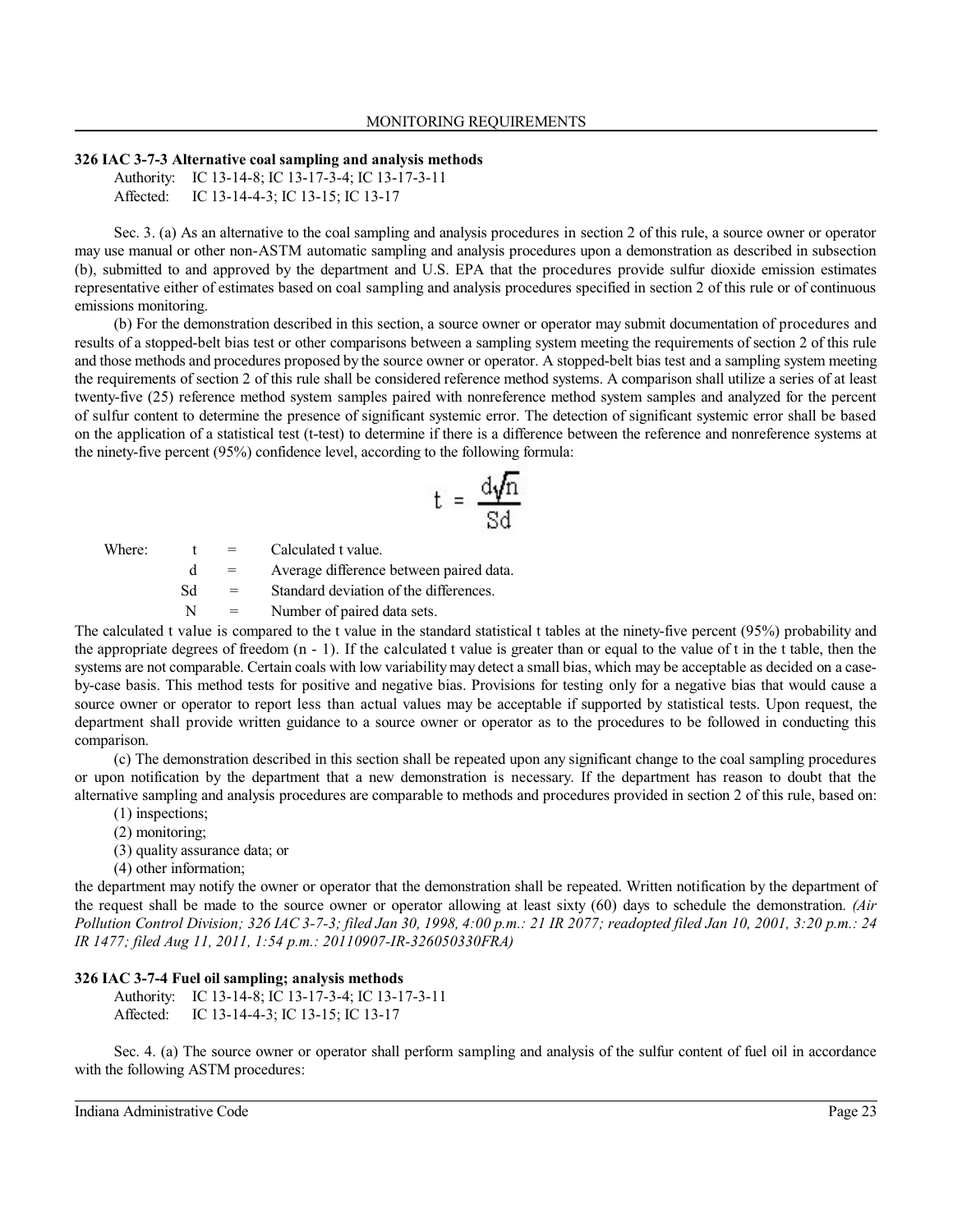(1) Collection of fuel oil samples shall be conducted according to either of the following:

(A) ASTM D4057-88\*, "Standard Practice for Manual Sampling of Petroleum and Petroleum Products".

(B) ASTM D4177-82\*, "Standard Method for Automatic Sampling of Petroleum and Petroleum Products".

(2) Determination of sulfur content shall be conducted according to any of the following:

(A) ASTM D129-95\*, "Standard Test Method for Sulfur in Petroleum Products (General Bomb Method)".

(B) ASTM D1266-91\*, "Standard Test Method for Sulfur in Petroleum Products (Lamp Method)".

(C) ASTM D1552-95\*, "Standard Test Method for Sulfur in Petroleum Products (High-Temperature Method)".

(D) ASTM D2622-94\*, "Standard Test Method for Sulfur in Petroleum Products (X-Ray Spectrographic Method)".

(3) Determination of heat content shall be conducted according to ASTM D240-92\*, "Standard Test Method for Heat of Combustion of Liquid Hydrocarbon Fuels by Bomb Calorimeter".

(b) A source owner or operator may, with the prior written approval of the department and U.S. EPA, modify the procedures specified in subsection (a), use alternate equivalent procedures, or rely upon equivalent sampling and analysis procedures performed by the vendor prior to delivery of the fuel oil to the owner or operator.

\*These documents are incorporated by reference. Copies are available for review and copying at the Indiana Department of Environmental Management, Office of Air Quality, Indiana Government Center North, Tenth Floor, 100 North Senate Avenue, Indianapolis, Indiana 46204. *(Air Pollution Control Division; 326 IAC 3-7-4; filed Jan 30, 1998, 4:00 p.m.: 21 IR 2077; readopted filed Jan 10, 2001, 3:20 p.m.: 24 IR 1477; errata filed Dec 12, 2002, 3:35 p.m.: 26 IR 1567; filed Aug 26, 2004, 11:30 a.m.: 28 IR 40; filed Aug 11, 2011, 1:54 p.m.: 20110907-IR-326050330FRA)*

### **326 IAC 3-7-5 Record keeping requirements; standard operating procedures**

Authority: IC 13-14-8; IC 13-17-3-4; IC 13-17-3-11 Affected: IC 13-14-4-3; IC 13-15; IC 13-17

Sec. 5. (a) Owners or operators of sources with total coal-fired capacity greater than or equal to one hundred (100) million British thermal units per hour actual heat input shall develop a standard operating procedure (SOP) to be followed for:

(1) sampling;

(2) handling;

(3) analysis;

(4) quality control;

(5) quality assurance; and

(6) data reporting of the information collected under sections 2 through 4 of this rule.

In addition, any revision to the SOP shall be maintained by the source and made available upon request by the department.

(b) Owner or operators of emissions units using CEMS for compliance that do not use coal sampling and analysis as a backup when the CEMS is not in use do not need to have a SOP.

(c) The owner or operator of a source or emissions unit subject to this rule shall maintain records sufficient to verify compliance with the procedures specified in sections 2 through 4 of this rule. Records shall be:

(1) maintained for a period of five (5) years; and

(2) made available upon request by the department.

The department may at any time perform a systems audit to determine compliance with the requirements in sections 2 through 4 of this rule. Audit procedures shall be submitted to the owner or operator of a fuel sampling and analysis system subject to audit prior to conducting the audit. *(Air Pollution Control Division; 326 IAC 3-7-5; filed Jan 30, 1998, 4:00 p.m.: 21 IR 2078; readopted filed Jan 10, 2001, 3:20 p.m.: 24 IR 1477; filed Aug 11, 2011, 1:54 p.m.: 20110907-IR-326050330FRA)*

# **Rule 8. Compliance Assurance Monitoring Requirements**

# **326 IAC 3-8-1 Applicability; incorporation by reference of federal standards**

Authority: IC 13-14-8; IC 13-17-3-4; IC 13-17-3-11; IC 13-17-3-12 Affected: IC 13-11; IC 13-17

Sec. 1. (a) This rule applies to pollutant-specific emission units at Title V sources that meet the applicability criteria of 40 CFR